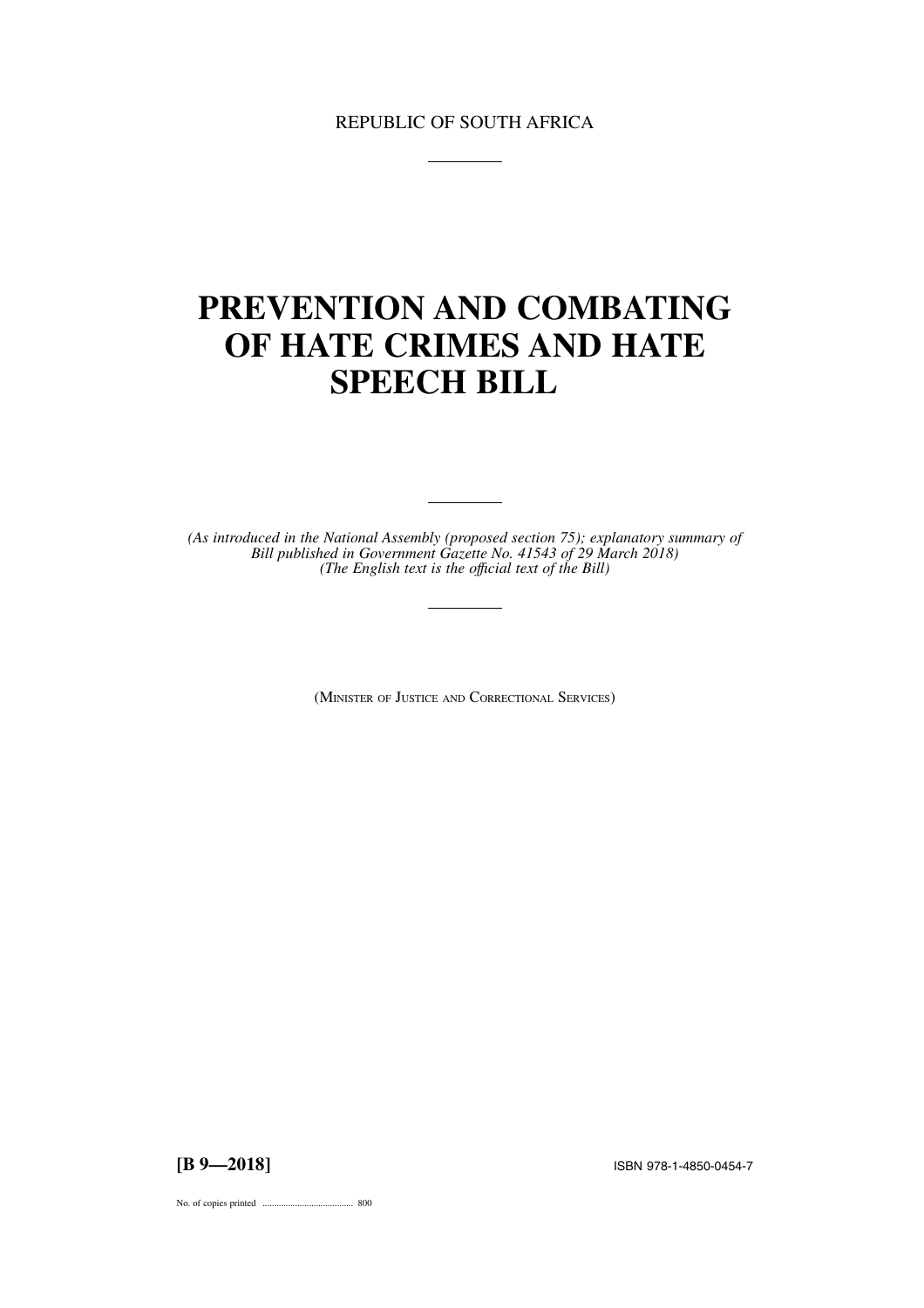## **GENERAL EXPLANATORY NOTE:**

|  | Words in bold type in square brackets indicate omissions from<br>existing enactments. |
|--|---------------------------------------------------------------------------------------|
|  | Words underlined with a solid line indicate insertions in<br>existing enactments.     |

# **BILL**

**To give effect to the Republic's obligations in terms of the Constitution and international human rights instruments concerning racism, racial discrimination, xenophobia and related intolerance, in accordance with international law obligations; to provide for the offence of hate crime and the offence of hate speech and the prosecution of persons who commit those offences; to provide for appropriate sentences that may be imposed on persons who commit hate crime and hate speech offences; to provide for the prevention of hate crimes and hate speech; to provide for the reporting on the implementation, application and administration of this Act; to effect consequential amendments to certain Acts of Parliament; and to provide for matters connected therewith.**

## **PREAMBLE**

**SINCE** the Constitution of the Republic of South Africa, 1996, commits the Republic of South Africa and its people to establish a society that is based on democratic values of social justice, human dignity, equality and the advancement of human rights and freedoms, non-racialism and non-sexism;

## **AND MINDFUL THAT**—

- $\bullet$  section 9(1) of the Constitution provides that everyone is equal before the law and has the right to equal protection and benefit of the law;
- section  $9(3)$  and (4) of the Constitution provides that neither the State nor any person may, directly or indirectly, discriminate unfairly against anyone on one or more grounds, including race, gender, sex, pregnancy, marital status, ethnic or social origin, colour, sexual orientation, age, disability, religion, conscience, belief, culture, language and birth, and that national legislation must be enacted to prevent or prohibit unfair discrimination;
- section 10 of the Constitution provides that everyone has inherent dignity and the right to have their dignity respected and protected;
- the Promotion of Equality and Prevention of Unfair Discrimination Act, 2000 (Act) No. 4 of 2000), prohibits unfair discrimination, hate speech and harassment and requires the State to promote the constitutional imperatives enshrined in section 9 of the Constitution; and
- section 16 of the Constitution gives everybody the right to freedom of expression, including—
	- freedom of the press and other media;
	- freedom to receive or impart information or ideas;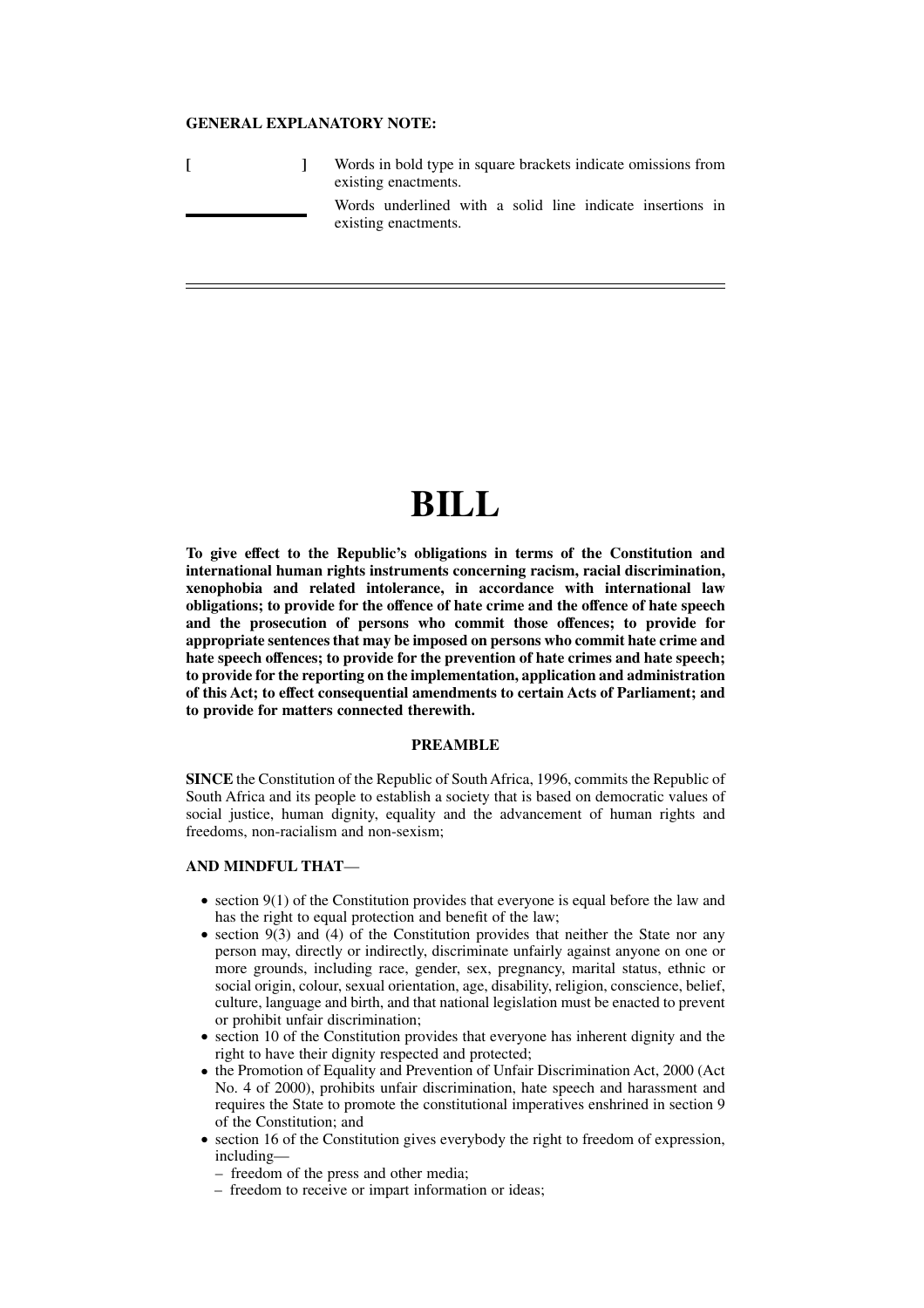- freedom of artistic creativity; and
- academic freedom and freedom of scientific research,
- but that the right to freedom of expression does not extend to—
- propaganda for war;
- incitement of imminent violence; or
- advocacy of hatred that is based on race, ethnicity, gender or religion, and that constitutes incitement to cause harm;

## **AND BEARING IN MIND THAT—**

- $\bullet$  section  $7(2)$  of the Constitution provides that the State must respect, protect, promote and fulfil all the rights enshrined in the Bill of Rights, which is the cornerstone of democracy in South Africa;
- $\bullet$  section 8(2) of the Constitution provides that a provision of the Bill of Rights binds a natural or a juristic person if, and to the extent that, it is applicable, taking into account the nature of the right and the nature of any duty imposed by the right;
- the severity of the emotional and psychological impact of hate crimes and hate speech extends beyond the victim, to the group to which the victim belongs or is perceived to belong; and
- South Africa has committed itself to uphold the Declaration adopted at the United Nations World Conference against Racism, Racial Discrimination, Xenophobia and Related Intolerance held in Durban;

**AND SINCE** the International Convention on the Elimination of All Forms of Racial Discrimination, to which the Republic is a signatory, requires States Parties to declare, among others, an offence punishable by law all dissemination of ideas based on racial superiority or hatred, incitement to racial discrimination, as well as acts of violence or incitement to such acts against any race or group of persons of another colour or ethnic origin,

**P**ARLIAMENT of the Republic of South Africa therefore enacts as follows:—

#### **Definitions**

| 1. In this Act, unless the context indicates otherwise—                                |    |
|----------------------------------------------------------------------------------------|----|
| "communication" includes any-                                                          | 5  |
| display;<br>(a)                                                                        |    |
| written, illustrated, visual or other descriptive matter;<br>(b)                       |    |
| $(c)$ oral statement;                                                                  |    |
| $(d)$ representation or reference; or                                                  |    |
| $(e)$ an electronic communication,                                                     | 10 |
| and "communicates" and "communicated" have a corresponding meaning;                    |    |
| "court" means a Division of the High Court or a magistrate's court for any             |    |
| regional division established in terms of the Magistrates' Courts Act, 1944 (Act       |    |
| No. 32 of 1944);                                                                       |    |
| <b>"Criminal Procedure Act"</b> means the Criminal Procedure Act, 1977 (Act No. 51 15) |    |
| of $1977$ :                                                                            |    |
| "data" means electronic representations of information in any form;                    |    |
| "data message" means data generated, sent, received or stored by electronic            |    |
| means:                                                                                 |    |

"Director of Public Prosecutions" means a Director of Public Prosecutions 20 appointed in terms of section 13 of the National Prosecuting Authority Act, 1998 (Act No. 32 of 1998);

**''electronic communication''** means a communication by means of data messages;

"electronic communications system" means any electronic communications 25 infrastructure or facility used for the conveyance of data;

**''harm''** means any emotional, psychological, physical, social or economic harm; **"hate crime"** has the meaning assigned to it in terms of section 3(1);

**"hate speech"** has the meaning assigned to it in terms of section 4(1);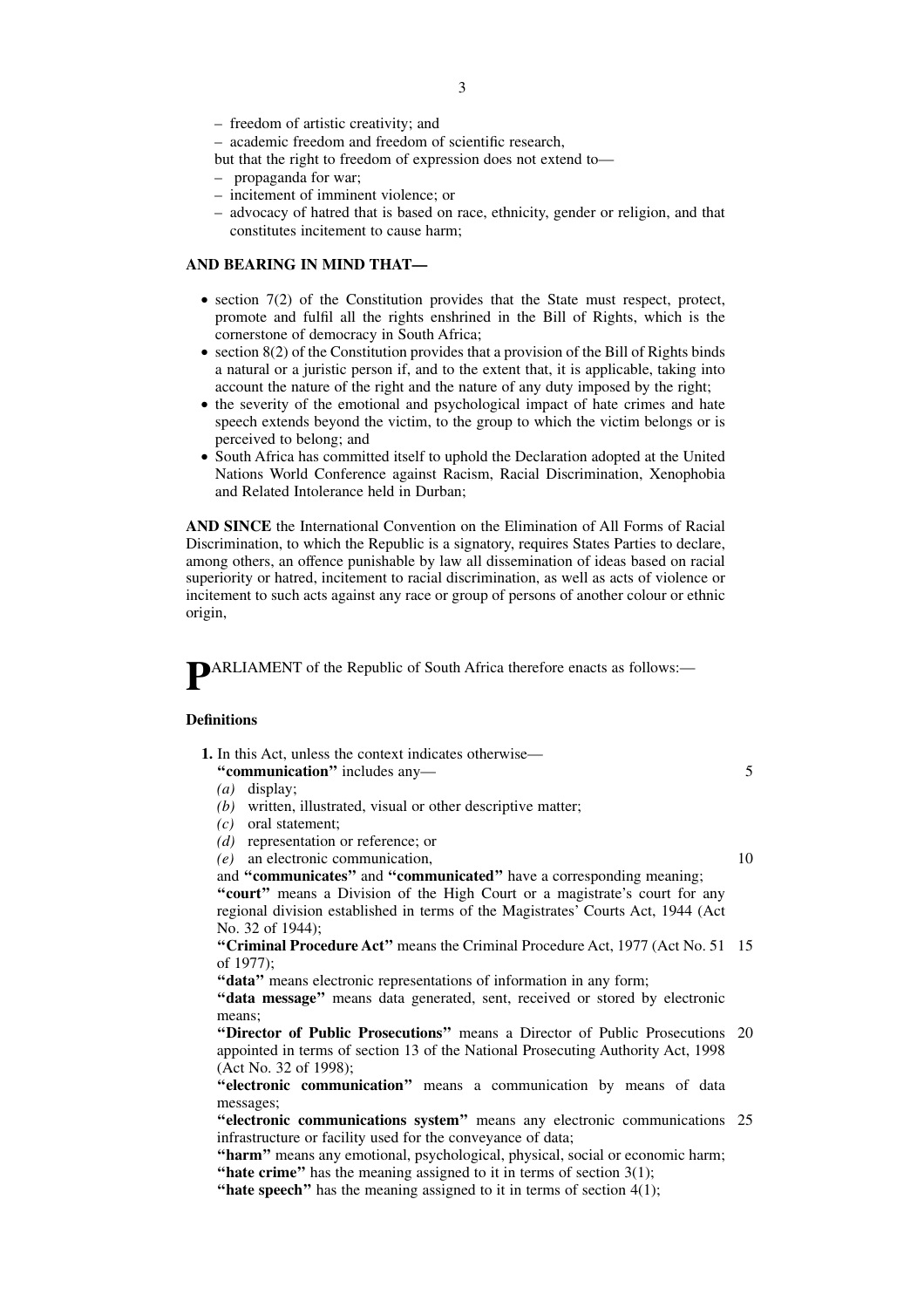"intersex" means a congenital sexual differentiation which is atypical, to whatever degree;

**''National Director of Public Prosecutions''** means the person appointed as such by the President in terms of section 10 of the National Prosecuting Authority Act, 1998 (Act No. 32 of 1998);

**''prescribed''** means prescribed by regulation;

**''this Act''** includes the regulations made in terms of the Act; and

**''victim''** means a person, including a juristic person, or group of persons, against whom an offence referred to in section 3 or 4 has been committed.

## **Objects of Act**

**2.** The objects of this Act are to—

- *(a)* give effect to the Republic's obligations regarding prejudice and intolerance as contemplated in international instruments;
- *(b)* provide for the prosecution of persons who commit offences referred to in this Act and provide for appropriate sentences; 15
- *(c)* provide for the prevention of hate crimes and hate speech;
- *(d)* provide for effective enforcement measures;<br>*(e)* provide for the co-ordinated implementation
- *(e)* provide for the co-ordinated implementation, application and administration of this Act;
- *(f)* combat the commission of hate crimes and hate speech in a co-ordinated 20 manner; and
- *(g)* gather and record data on hate crimes and hate speech.

## **Offence of hate crime**

**3.** (1) A hate crime is an offence recognised under any law, the commission of which by a person is motivated by that person's prejudice or intolerance towards the victim of the crime in question because of one or more of the following characteristics or perceived characteristics of the victim or his or her family member or the victim's association with, or support for, a group of persons who share the said characteristics: *(a)* age;  $25$ 

| (b)               | albinism;                                                                            | 30 |
|-------------------|--------------------------------------------------------------------------------------|----|
| (c)               | birth;                                                                               |    |
| (d)               | colour;                                                                              |    |
| (e)               | culture;                                                                             |    |
| (f)               | disability;                                                                          |    |
| (g)               | ethnic or social origin;                                                             | 35 |
|                   | $(h)$ gender or gender identity;                                                     |    |
| (i)               | HIV status;                                                                          |    |
| (i)               | language;                                                                            |    |
| (k)               | nationality, migrant or refugee status;                                              |    |
| (l)               | occupation or trade;                                                                 | 40 |
|                   | $(m)$ political affiliation or conviction;                                           |    |
| (n)               | race;                                                                                |    |
|                   | $(o)$ religion;                                                                      |    |
| (p)               | sex, which includes intersex; or                                                     |    |
| $\left( a\right)$ | sexual orientation.                                                                  | 45 |
|                   | (2) Any person who commits a hate crime is guilty of an offence and liable on        |    |
|                   | conviction to a sentence as contemplated in section $6(1)$ .                         |    |
|                   | (3) Any prosecution in terms of this section must be authorised by the Director of   |    |
|                   | Public Prosecutions having jurisdiction or a person delegated thereto by him or her. |    |
|                   | Offence of hate speech                                                               | 50 |
|                   |                                                                                      |    |

**4.** (1) *(a)* Any person who intentionally publishes, propagates or advocates anything or communicates to one or more persons in a manner that could reasonably be construed to demonstrate a clear intention to—

(i) be harmful or to incite harm; or

(ii) promote or propagate hatred,

based on one or more of the following grounds: *(aa)* age;

10

5

50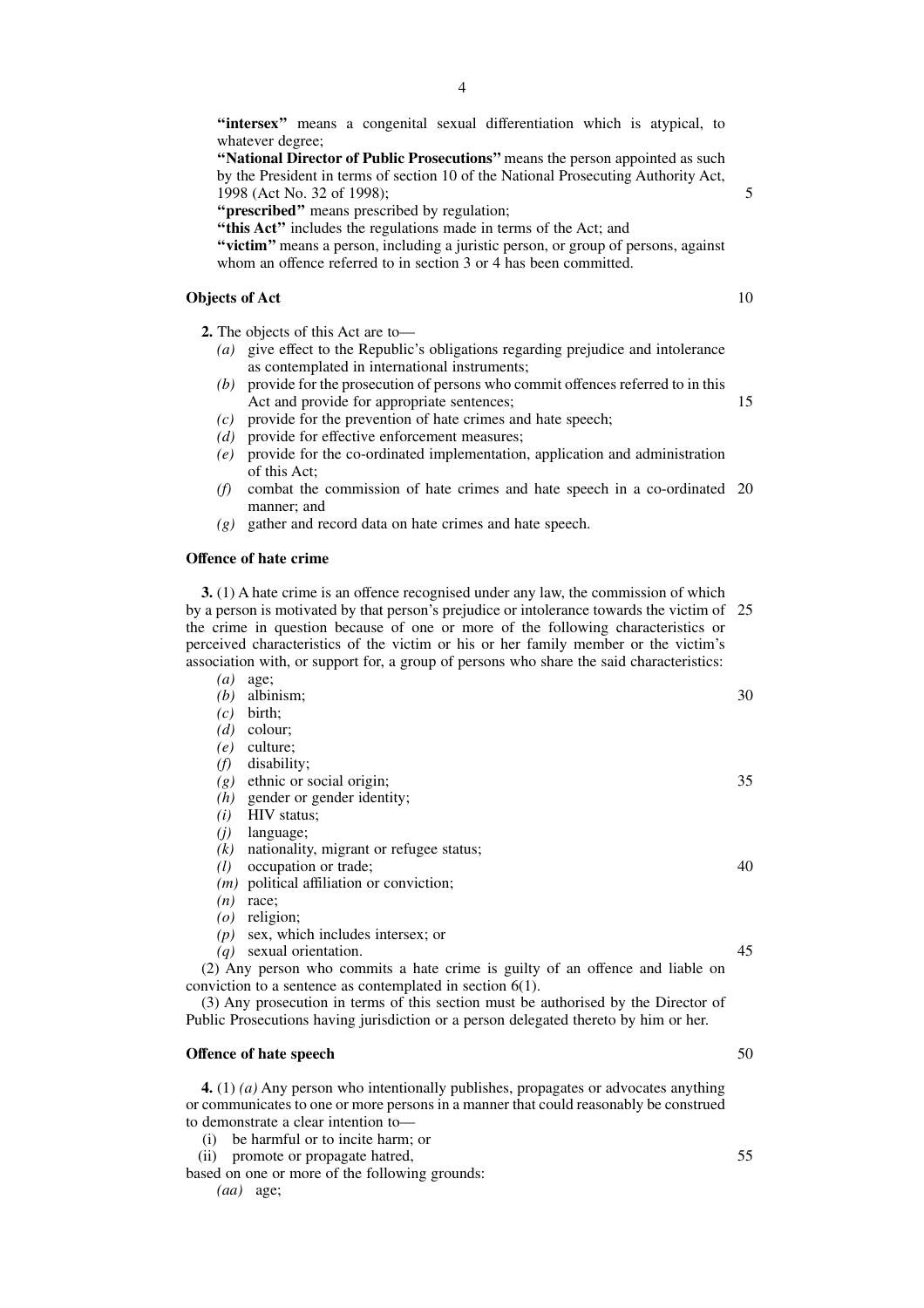- *(bb)* albinism;
- *(cc)* birth;
- *(dd)* colour;
- *(ee)* culture;
- *(ff)* disability;
- *(gg)* ethnic or social origin;
- *(hh)* gender or gender identity;
- *(ii)* HIV status;
- *(jj)* language;
- *(kk)* nationality, migrant or refugee status;
- *(ll)* race;
- *(mm)* religion;
- *(nn)* sex, which includes intersex; or

*(oo)* sexual orientation,

is guilty of an offence of hate speech.

*(b)* Any person who intentionally distributes or makes available an electronic communication which that person knows constitutes hate speech as contemplated in paragraph *(a)*, through an electronic communications system which is—

- (i) accessible by any member of the public; or
- (ii) accessible by, or directed at, a specific person who can be considered to be a 20 victim of hate speech,

is guilty of an offence.

*(c)* Any person who intentionally, in any manner whatsoever, displays any material or makes available any material which is capable of being communicated and which that person knows constitutes hate speech as contemplated in paragraph *(a)*, which is 25 accessible by, or directed at, a specific person who can be considered to be a victim of hate speech, is guilty of an offence.

(2) The provisions of subsection (1) do not apply in respect of anything done as contemplated in subsection (1) if it is done in good faith in the course of engagement in—

- *(a)* any *bona fide* artistic creativity, performance or other form of expression, to the extent that such creativity, performance or expression does not advocate hatred that constitutes incitement to cause harm, based on one or more of the grounds referred to in subsection (1)*(a)*;
- *(b)* any academic or scientific inquiry;
- *(c)* fair and accurate reporting or commentary in the public interest or in the publication of any information, commentary, advertisement or notice, in accordance with section 16(1) of the Constitution of the Republic of South Africa, 1996; or
- *(d)* the *bona fide* interpretation and proselytising or espousing of any religious 40 tenet, belief, teaching, doctrine or writings, to the extent that such interpretation and proselytisation does not advocate hatred that constitutes incitement to cause harm, based on one or more of the grounds referred to in subsection (1)*(a)*.

(3) Any prosecution in terms of this section must be authorised by the Director of 45 Public Prosecutions having jurisdiction or a person delegated thereto by him or her.

## **Victim impact statement**

**5.** (1) For purposes of this section, a victim impact statement means a sworn statement or affirmation by the victim or someone authorised by the victim to make a such statement on behalf of the victim, which contains the physical, psychological, social, 50 economic or any other consequences of the offence for the victim and his or her family member or associate.

(2) The prosecutor must, when adducing evidence or addressing the court on sentence in respect of an offence under this Act, consider the interests of a victim of the offence and the impact of the offence on the victim and, where practicable, furnish the court with 55a victim impact statement provided for in subsection (1).

(3) The contents of a victim impact statement are admissible as evidence, unless the court, on good cause shown, decides otherwise.

15

30

35

10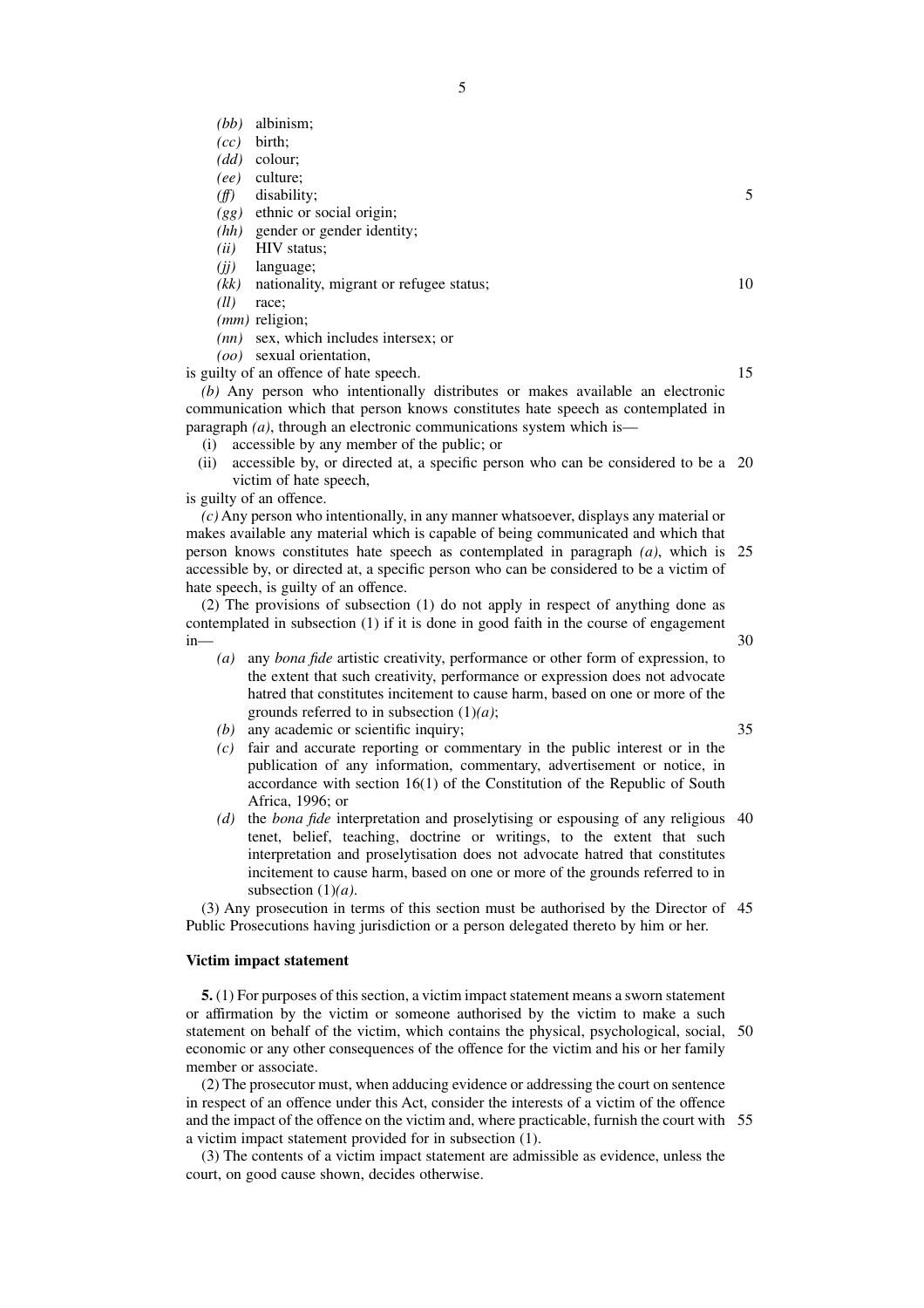#### **Penalties or orders**

**6.** (1) Subject to subsection (2), any person who is convicted of an offence referred to in section 3 is liable, on conviction, to any of the following forms of penalties which the court sentencing the person considers appropriate and which is within that court's penal jurisdiction:

- *(a)* Imprisonment, periodical imprisonment, declaration as an habitual criminal, committal to any institution established by law, a fine, correctional supervision or imprisonment from which a person may be placed under correction supervision, as contemplated in section 276 of the Criminal Procedure Act; or
- *(b)* postponement or suspension of the sentence or a caution or reprimand, as 10 contemplated in section 297 of the Criminal Procedure Act.

(2) If a person is convicted of an offence referred to in section 3, the court that imposes the sentence must—

- *(a)* if section 51 of the Criminal Law Amendment Act, 1997 (Act No. 105 of 1997), is not applicable; and
- *(b)* in the case of—
	- (i) damage to, the loss of, or the destruction of, property or the loss of money;
	- (ii) physical, or other injury; or
	- (iii) loss of income or support,

suffered by the victim as a result of the commission of the offence,

regard the fact that the person has been convicted of a hate crime as an aggravating circumstance.

(3) Any person who is convicted of an offence referred to in section 4 is liable, in the case of—

- *(a)* a first conviction, to a fine or to imprisonment for a period not exceeding three years, or to both a fine and such imprisonment; and
- *(b)* any subsequent conviction, to a fine or to imprisonment for a period not exceeding five years or to both a fine and such imprisonment.

#### **Directives**

**7.** The National Director of Public Prosecutions must, after consultation with the Director-General: Justice and Constitutional Development and the National Commissioner of the South African Police Service, issue directives regarding all matters which are reasonably necessary or expedient to be provided for, and which must be complied with by all members of the prosecuting authority who are tasked with the institution and conduct of prosecutions in cases relating to hate crimes and hate speech, in order to achieve the objects of this Act, including the following: 35

- *(a)* The manner in which cases relating to hate crimes and hate speech are to be dealt with, including—
	- (i) the circumstances in which a charge in respect of such an offence may be 40 withdrawn or a prosecution stopped; and
	- (ii) the leading of relevant evidence indicating the presence of prejudice or intolerance towards the victim, in order to secure a conviction contemplated in section 3(2); and
- *(b)* the collection and analysis of information contemplated in section 8.

## **Reporting on implementation of Act**

- **8.** (1) The Cabinet member responsible for the administration of justice must—
	- *(a)* after consultation with the Cabinet member responsible for policing, prescribe the information that must be collected and collated by the South African Police Service; and
	- *(b)* after consultation with the National Director of Public Prosecutions, prescribe the information that must be collected and collated by the National Prosecuting Authority,

in order to enable effective monitoring, analysis of trends and interventions and to provide quantitative and qualitative data, in respect of the prevention and combating of 55hate crimes and hate speech.

(2) The information contemplated in subsection (1) must be made available in the prescribed manner and at the prescribed times to—

5

15

20

25

30

45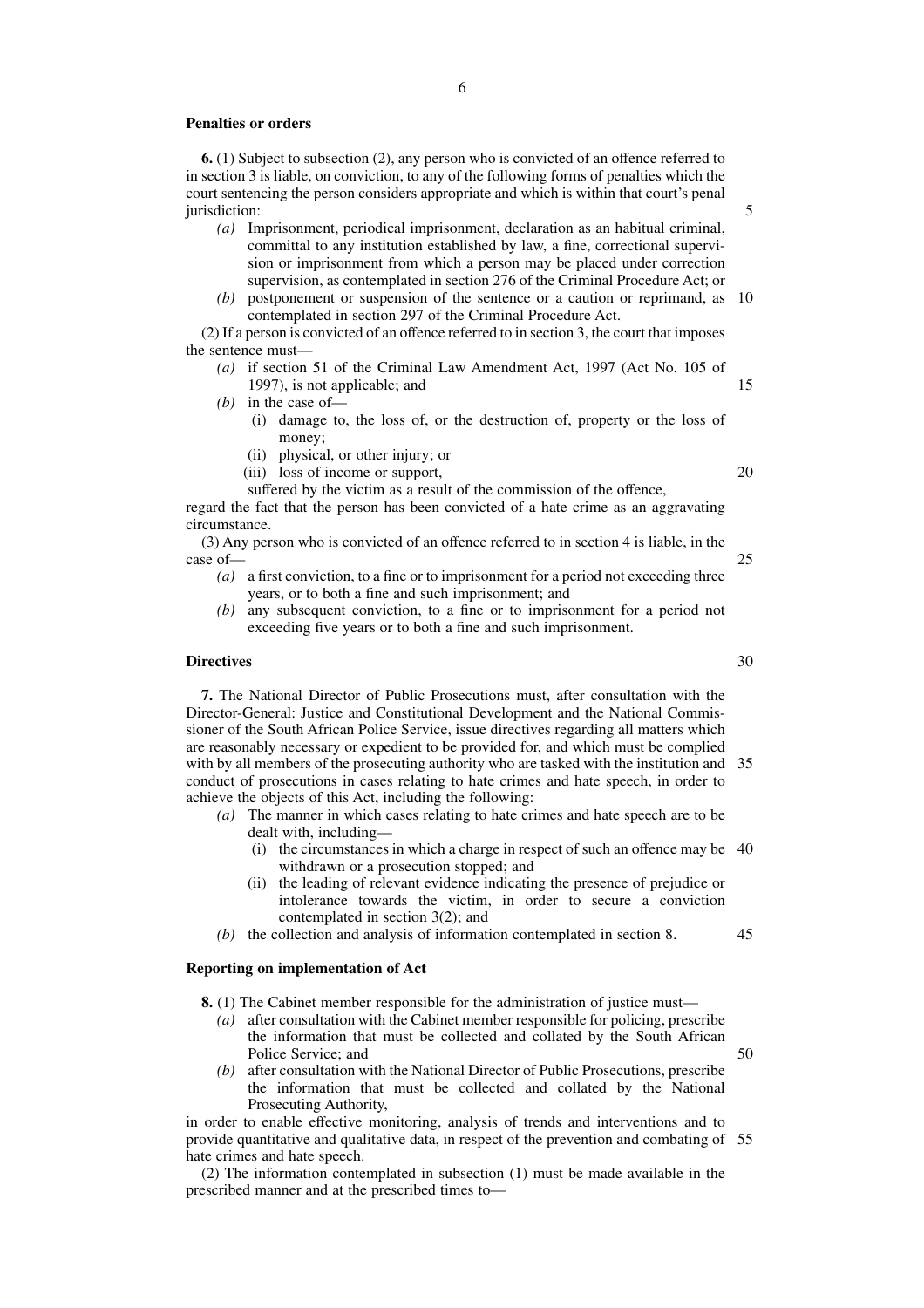- *(a)* Parliament;
- *(b)* the Chairperson of the South African Human Rights Commission;
- *(c)* the Chairperson of the Commission for Gender Equality; and
- *(d)* the Chairperson Commission for the Promotion and Protection of the Rights of Cultural, Religious and Linguistic Communities.

#### **Prevention of hate crimes and hate speech**

**9.** (1) The State, the South African Human Rights Commission and the Commission for Gender Equality have a duty to promote awareness of the prohibition against hate crimes and hate speech, aimed at the prevention and combating of these offences.

(2) Without derogating from the general nature of the duty referred to in subsection 10 (1), one or more Cabinet members, designated by the President, must cause programmes to be developed in order to—

- *(a)* conduct education and information campaigns to inform the public about the prohibition against hate crimes and hate speech, aimed at the prevention and combating of these offences;
- *(b)* ensure that all public officials who may be involved in the investigation and prosecution of hate crimes and hate speech are educated and informed of the prohibition against these offences;
- *(c)* provide assistance and advice to any person who wants to lodge a complaint of a hate crime or hate speech; and 20
- *(d)* train public officials on the prohibition, prevention and combating of hate crimes and hate speech, which training must include social context training.

(3) The South African Judicial Education Institute established in terms of section 3 of the South African Judicial Education Institute Act, 2008 (Act No. 14 of 2008), must develop and implement training courses, including social context training courses, for 25 judicial officers for purposes of presiding in court proceedings, for the purposes of this Act.

### **Regulations**

**10.** (1) The Cabinet member responsible for the administration of justice may or must, where applicable, make regulations regarding any matter which is required or permitted 30 by this Act to be prescribed by regulation or any other matter which is necessary or expedient to prescribe in order to achieve the objects of this Act.

(2) Regulations made under this section—

- *(a)* must be submitted to Parliament for approval 60 days prior to the publication thereof in the *Gazette;*
- *(b)* which are not approved within the 60-day period referred to in paragraph *(a)* are deemed to have been approved by Parliament; and
- *(c)* which may result in expenditure for the State, must be made in consultation with the Cabinet member responsible for finance.

## **Laws amended**

**11.** The laws referred to in the second column of the Schedule are hereby amended to the extent indicated in the third column of the Schedule.

## **Short title and commencement**

**12.** This Act is called the Prevention and Combating of Hate Crimes and Hate Speech Act, 2018, and comes into operation on a date fixed by the President by proclamation in 45the *Gazette*.

15

5

40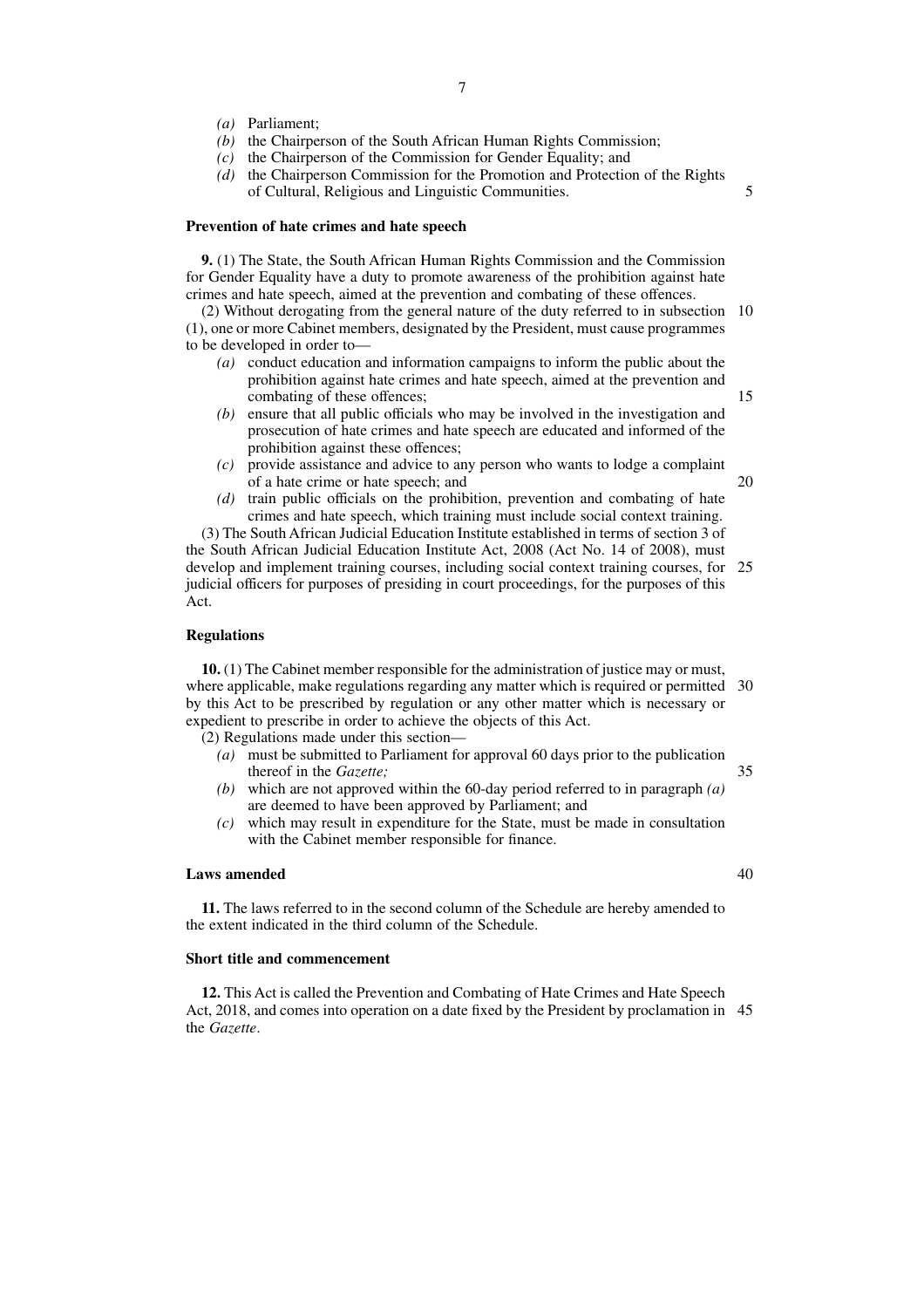# **SCHEDULE**

## **AMENDMENTS**

## *(Section 11)*

| Number and year<br>of law | <b>Short title</b>              | <b>Extent of amendment</b>                                                                                                                                                                                                                                                                                                                                                                                                                                                                                                                                                                                                                                                                                                                                                                                                                                                                                                                                                                                                                                                                         |
|---------------------------|---------------------------------|----------------------------------------------------------------------------------------------------------------------------------------------------------------------------------------------------------------------------------------------------------------------------------------------------------------------------------------------------------------------------------------------------------------------------------------------------------------------------------------------------------------------------------------------------------------------------------------------------------------------------------------------------------------------------------------------------------------------------------------------------------------------------------------------------------------------------------------------------------------------------------------------------------------------------------------------------------------------------------------------------------------------------------------------------------------------------------------------------|
| Act No. 51 of 1977        | Criminal Procedure<br>Act, 1977 | 1. The amendment of section 18-<br>(a) by the substitution for paragraph $(a)$<br>of the following paragraph:<br>"murder, including murder<br>which constitutes a hate crime as<br>contemplated in section 3 of the<br>Prevention and Combating of<br>Hate Crimes and Hate Speech<br>Act, 2018;";<br>(b) by the substitution for paragraph $(c)$<br>of the following paragraph:<br>"robbery, if aggravating circum-<br>stances were present or if the vic-<br>tim of the robbery was also a vic-<br>tim of a hate crime as defined in<br>section 1 of the Prevention and<br>Combating of Hate Crimes and<br>Hate Speech Act, 2018;"; and<br>$(c)$ by the substitution for paragraph $(f)$<br>of the following paragraph:<br>"rape or compelled rape as con-<br>templated in section 3 or 4 of the<br>Criminal Law (Sexual Offences<br>and Related Matters) Amendment<br>Act, 2007, respectively, including<br>rape or compelled rape which<br>constitutes a hate crime as con-<br>templated in section 3 of the Pre-<br>vention and Combating of Hate<br>Crimes and Hate Speech Act,<br>$2018;$ ". |
|                           |                                 | 2. The insertion after section 270 of<br>the following section:                                                                                                                                                                                                                                                                                                                                                                                                                                                                                                                                                                                                                                                                                                                                                                                                                                                                                                                                                                                                                                    |
|                           |                                 | "Hate crimes<br>270A. If the evidence on a charge<br>for a hate crime as contemplated in<br>section 3 of the Prevention and Com-<br>bating of Hate Crimes and Hate<br>Speech Act, 2018, does not prove the<br>commission of the offence so charged<br>but proves the commission of the<br>underlying offence on which the hate<br>crime is based, the accused may be<br>found guilty of the underlying offence<br>in question so proved.".<br>3. The amendment of Schedule 5 by<br>the insertion after the item 10 of the<br>following item:<br>"Arson, housebreaking, whether<br>under the common law or a statutory<br>provision,<br>with<br>the<br>intention<br>to                                                                                                                                                                                                                                                                                                                                                                                                                              |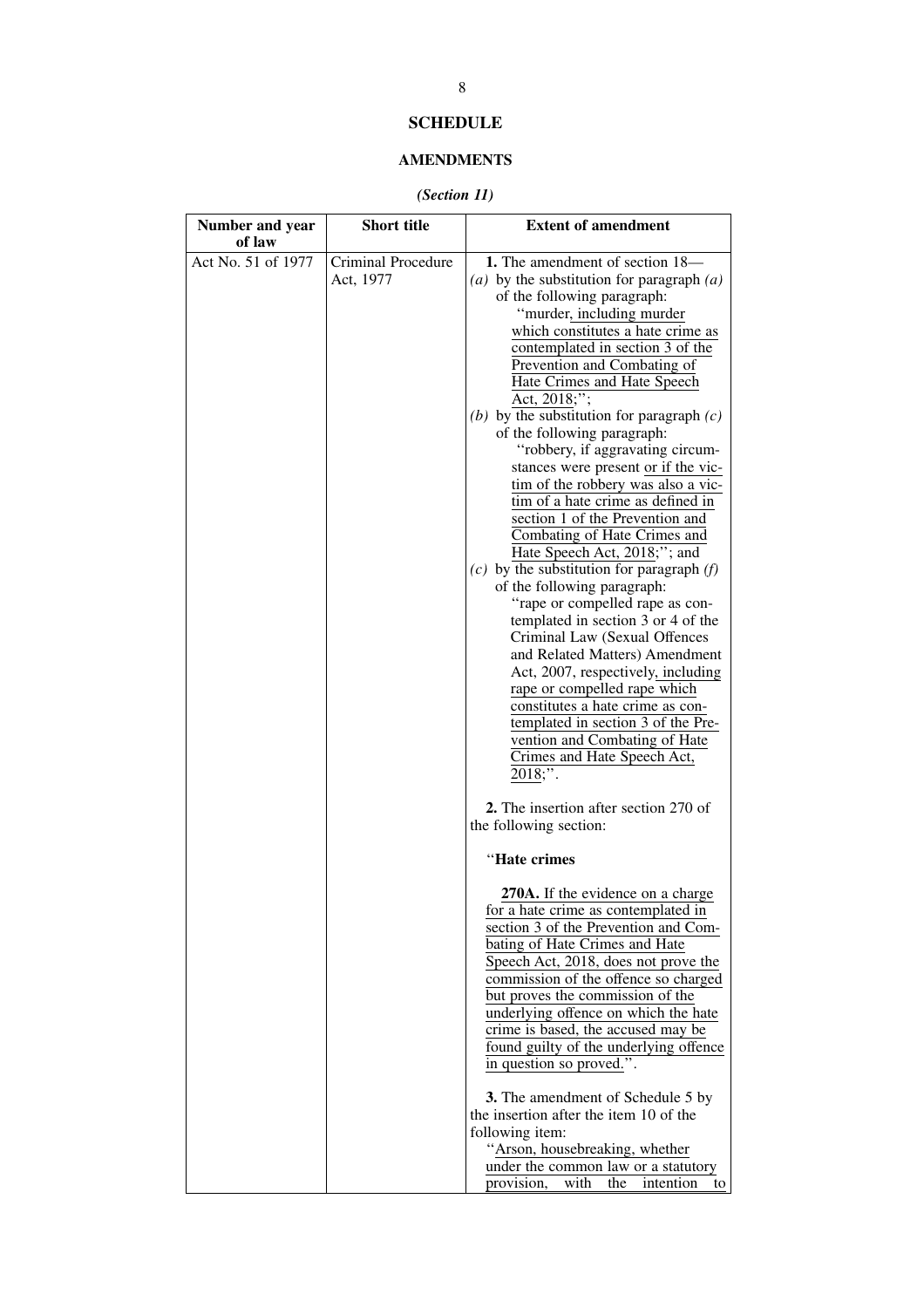| Number and year<br>of law | <b>Short title</b> | <b>Extent of amendment</b>                                                                                                                                                                                                                                                                                                                                                                                                                                                                                                                                                                                                                                                                                                                                                                                                                                                                                                                                                                                                                                                                                                                        |
|---------------------------|--------------------|---------------------------------------------------------------------------------------------------------------------------------------------------------------------------------------------------------------------------------------------------------------------------------------------------------------------------------------------------------------------------------------------------------------------------------------------------------------------------------------------------------------------------------------------------------------------------------------------------------------------------------------------------------------------------------------------------------------------------------------------------------------------------------------------------------------------------------------------------------------------------------------------------------------------------------------------------------------------------------------------------------------------------------------------------------------------------------------------------------------------------------------------------|
|                           |                    | commit an offence, or an offence re-<br>ferred to in section 1 of the Intimida-<br>tion Act, 1982 (Act No. 72 of 1982),<br>any of which constitutes a hate crime<br>as contemplated in section 3 of the<br>Prevention and Combating of Hate<br>Crimes and Hate Speech Act, 2018.".<br>4. The amendment of Schedule 6—<br>(a) by the deletion in item 1 of the<br>word "or" at the end of paragraph<br>(b)(i);<br>$(b)$ by the insertion in item 1 of the<br>word "or" at the end of paragraph<br>(b)(ii);<br>$(c)$ by the addition in paragraph $(b)$ of<br>item 1 of the following subpara-<br>graph:<br>"(iii) a victim of a hate crime as<br>defined in section 1 of the<br>Prevention and Combating<br>of Hate Crimes and Hate<br>Speech Act, $\overline{2018;}$ ;<br>(d) by the substitution in paragraph $(c)$<br>of item 1 for subparagraphs (i) and<br>(ii) of the following paragraphs:<br>"(i) rape or compelled rape as<br>contemplated in section 3 or<br>4 of the Criminal Law<br>(Sexual Offences and Re-<br>lated Matters) Amendment<br>Act, 2007, respectively, in-<br>cluding rape or compelled<br>rape which constitutes a hate |
|                           |                    | crime as contemplated in<br>section 3 of the Prevention<br>and Combating of Hate<br>Crimes and Hate Speech<br>Act, 2018; or<br>(ii)<br>robbery with aggravating                                                                                                                                                                                                                                                                                                                                                                                                                                                                                                                                                                                                                                                                                                                                                                                                                                                                                                                                                                                   |
|                           |                    | circumstances or if the vic-<br>tim of the robbery was also<br>a victim of a hate crime as<br>defined in section 1 of the<br>Prevention and Combating<br>of Hate Crimes and Hate<br>Speech Act, 2018; or";<br>$(e)$ by the deletion in item 2 of the word<br>"or" at the end of paragraph $(b)(ii)$ ;                                                                                                                                                                                                                                                                                                                                                                                                                                                                                                                                                                                                                                                                                                                                                                                                                                             |
|                           |                    | ( <i>f</i> ) by the insertion in item 2 of the<br>word "or" at the end of paragraph<br>(b)(iii);<br>$(g)$ by the addition in paragraph $(b)$ of<br>item 2 of the following subpara-<br>graph:<br>"(iv) is a victim of a hate crime"<br>as defined in section 1 of                                                                                                                                                                                                                                                                                                                                                                                                                                                                                                                                                                                                                                                                                                                                                                                                                                                                                 |
|                           |                    | the Prevention and Com-<br>bating of Hate Crimes and<br>Hate Speech Act, 2018;<br>or";                                                                                                                                                                                                                                                                                                                                                                                                                                                                                                                                                                                                                                                                                                                                                                                                                                                                                                                                                                                                                                                            |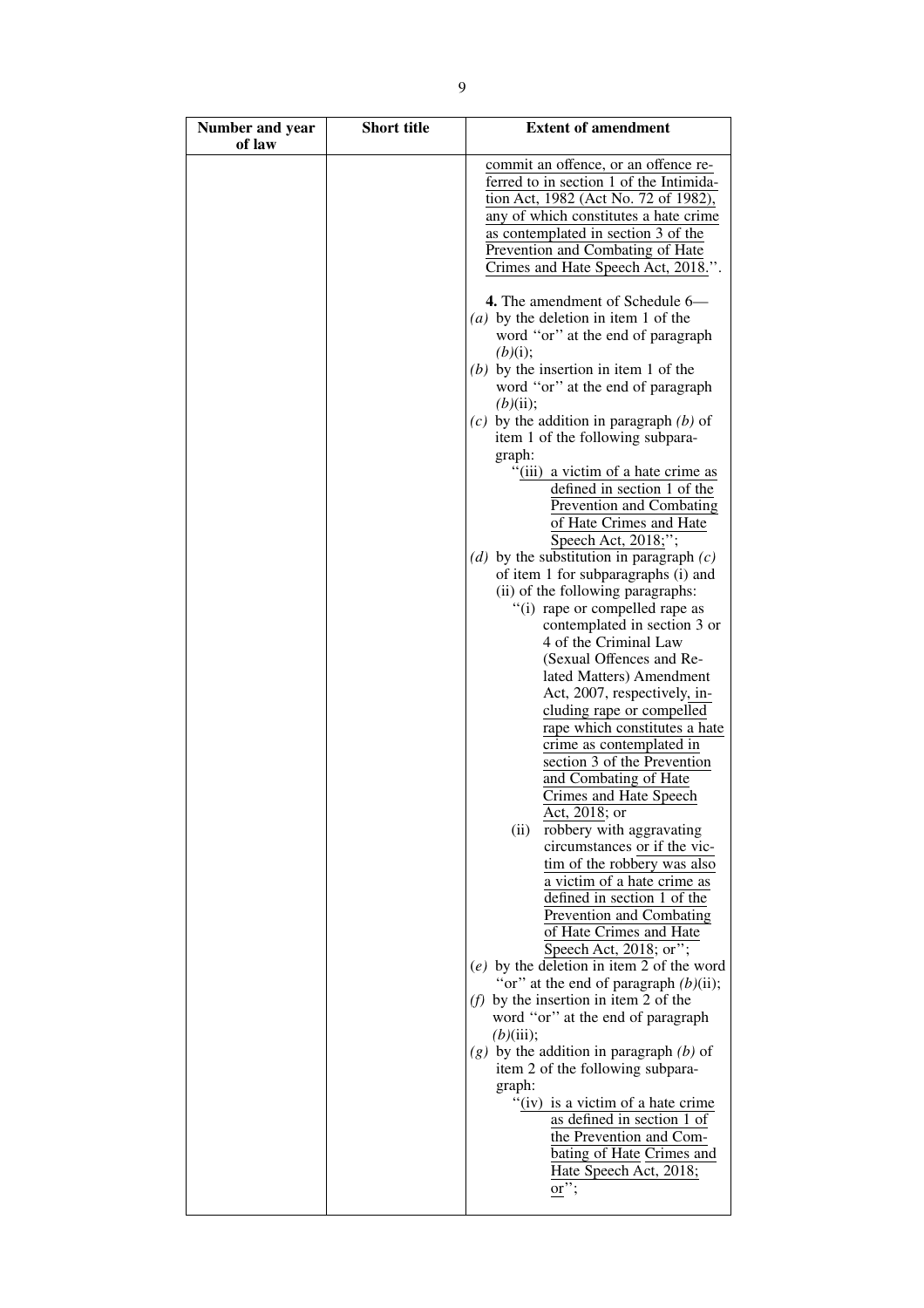| Number and year<br>of law | <b>Short title</b>                     | <b>Extent of amendment</b>                                                                                                                                                                                                                                                                                                                                                                                                                                                                                                                                                                                                                                                                                                                                                                                                                                                                                                                                                                                                                                                                                                                                                                                                                                                                                                                                                                                                                                                                                                                                                                                                        |
|---------------------------|----------------------------------------|-----------------------------------------------------------------------------------------------------------------------------------------------------------------------------------------------------------------------------------------------------------------------------------------------------------------------------------------------------------------------------------------------------------------------------------------------------------------------------------------------------------------------------------------------------------------------------------------------------------------------------------------------------------------------------------------------------------------------------------------------------------------------------------------------------------------------------------------------------------------------------------------------------------------------------------------------------------------------------------------------------------------------------------------------------------------------------------------------------------------------------------------------------------------------------------------------------------------------------------------------------------------------------------------------------------------------------------------------------------------------------------------------------------------------------------------------------------------------------------------------------------------------------------------------------------------------------------------------------------------------------------|
| Act No. 105 of 1997       | Criminal Law<br>Amendment Act,<br>1997 | $(h)$ by the substitution for item 4 of the<br>following item:<br>"Robbery[, involving]—<br>(a) involving the use by the<br>accused or any co-perpetra-<br>tors or participants of a fire-<br>arm;<br>$(b)$ involving the infliction of<br>grievous bodily harm by the<br>accused or any of the co-<br>perpetrators or participants;<br>[or]<br>$(c)$ involving the taking of a<br>motor vehicle; or<br>$(d)$ where the victim is a victim<br>of a hate crime as defined in<br>section 1 of the Prevention<br>and Combating of Hate<br>Crimes and Hate Speech Act,<br>2018."; and<br>$(i)$ by the insertion after item 4 of the<br>following item:<br>"An offence referred to in section<br>1A of the Intimidation Act, 1982<br>(Act No. 72 of 1982), which con-<br>stitutes a hate crime as contem-<br>plated in section 3 of the Preven-<br>tion and Combating of Hate<br>Crimes and Hate Speech Act,<br>2018.".<br>1. The amendment of Part I of Sched-<br>$ule 2-$<br>(a) by the substitution in item 1 for<br>paragraph $(b)$ of the following para-<br>graph:<br>"(b) the victim was—<br>(i) a law enforcement of-<br>ficer performing his or<br>her functions as such,<br>whether on duty or not;<br>[or]<br>(ii) a person who has given<br>or was likely to give<br>material evidence with<br>reference to any of-<br>fence referred to in<br>Schedule 1 to the<br>Criminal Procedure<br>Act, 1977 (Act No. 51<br>of 1977), at criminal<br>proceedings in any<br>court; or<br>(iii) a victim of a hate<br>crime as defined in<br>section 1 of the Pre-<br>vention and Combating<br>of Hate Crimes and<br>Hate Speech Act, |
|                           |                                        | 2018;";                                                                                                                                                                                                                                                                                                                                                                                                                                                                                                                                                                                                                                                                                                                                                                                                                                                                                                                                                                                                                                                                                                                                                                                                                                                                                                                                                                                                                                                                                                                                                                                                                           |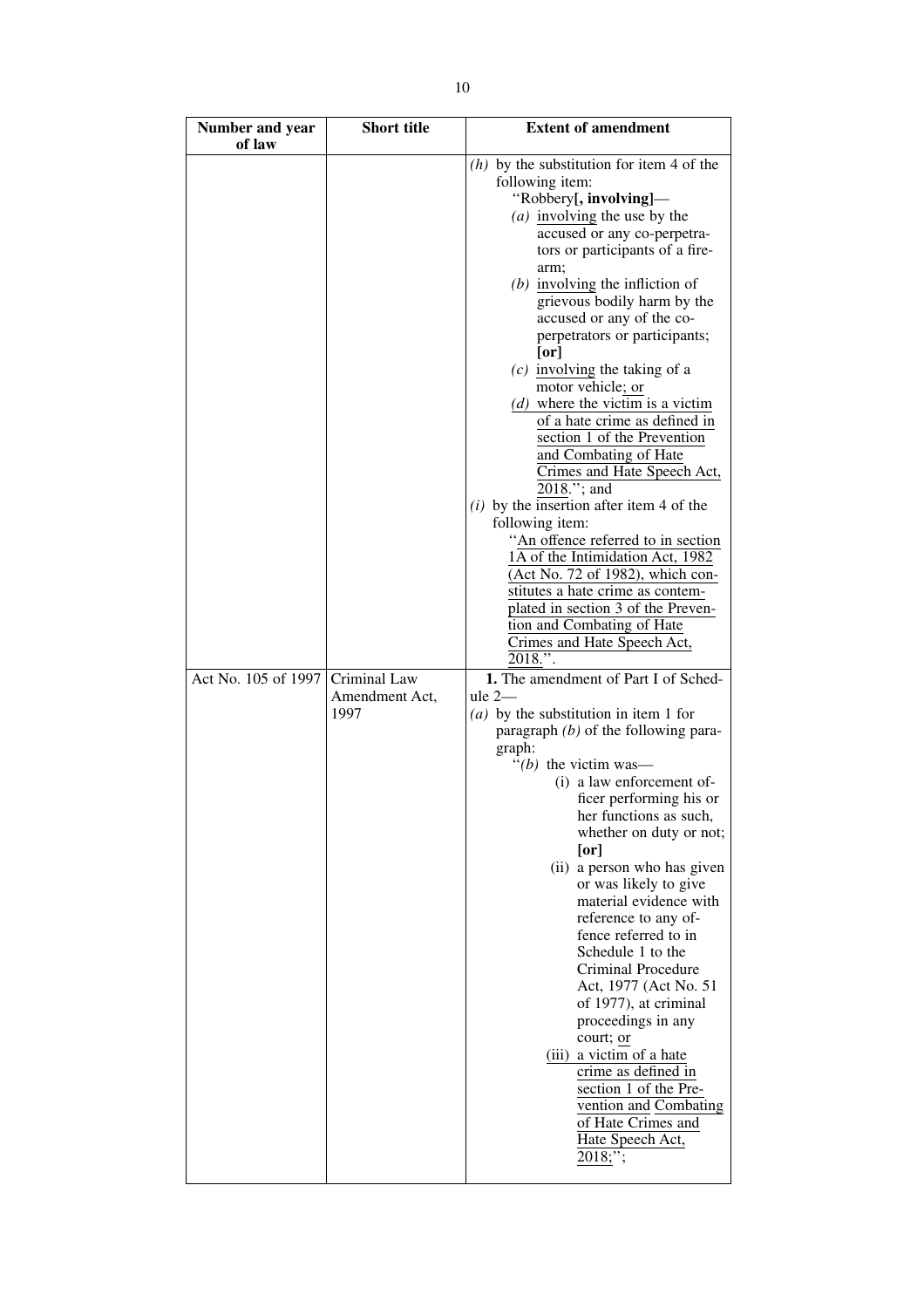| Number and year<br>of law | <b>Short title</b> | <b>Extent of amendment</b>                                 |
|---------------------------|--------------------|------------------------------------------------------------|
|                           |                    | (b) by the substitution in paragraph $(c)$                 |
|                           |                    | of item 1 for subparagraphs (i) and                        |
|                           |                    | (ii) of the following subparagraphs:                       |
|                           |                    | "(i) Rape or compelled rape as                             |
|                           |                    | contemplated in section 3 or                               |
|                           |                    | 4 of the Criminal Law                                      |
|                           |                    | (Sexual Offences and Re-                                   |
|                           |                    | lated Matters) Amendment                                   |
|                           |                    | Act, 2007, respectively, in-                               |
|                           |                    | cluding rape or compelled                                  |
|                           |                    | rape which constitutes a hate                              |
|                           |                    | crime as contemplated in                                   |
|                           |                    | section 3 of the Prevention                                |
|                           |                    | and Combating of Hate                                      |
|                           |                    | Crimes and Hate Speech                                     |
|                           |                    | Act, 2018; or                                              |
|                           |                    | robbery with aggravating<br>(ii)                           |
|                           |                    | circumstances as defined in<br>section 1 of the Criminal   |
|                           |                    | Procedure Act, 1977 (Act 51                                |
|                           |                    | of 1977), or if the victim of                              |
|                           |                    | the robbery was a victim of                                |
|                           |                    | a hate crime as defined in                                 |
|                           |                    | section 1 of the Prevention                                |
|                           |                    | and Combating of Hate                                      |
|                           |                    | Crimes and Hate Speech                                     |
|                           |                    | Act, 2018;";                                               |
|                           |                    | $(c)$ by the substitution in paragraph $(b)$               |
|                           |                    | of item 2 for subparagraph (ii) of                         |
|                           |                    | the following subparagraph:                                |
|                           |                    | "(ii) is a physically disabled per-                        |
|                           |                    | son who, due to his or her<br>physical disability, is ren- |
|                           |                    | dered particularly vulner-                                 |
|                           |                    | able; [or]";                                               |
|                           |                    | (d) by the addition in paragraph $(b)$ of                  |
|                           |                    | item 2 of the following subpara-                           |
|                           |                    | graph:                                                     |
|                           |                    | "(iv) is a victim of a hate crime                          |
|                           |                    | as defined in section 1 of                                 |
|                           |                    | the Prevention and Com-                                    |
|                           |                    | bating of Hate Crimes and                                  |
|                           |                    | Hate Speech Act, 2018;                                     |
|                           |                    | or";<br>(e) by the deletion in paragraph $(b)$ of          |
|                           |                    | item 3 of the word "or" at the end                         |
|                           |                    | of subparagraph (ii);                                      |
|                           |                    | (f) by the addition in paragraph $(b)$ of                  |
|                           |                    | item 3 of the following subpara-                           |
|                           |                    | graph:                                                     |
|                           |                    | "(iv) is a victim of a hate crime                          |
|                           |                    | as defined in section 1 of                                 |
|                           |                    | the Prevention and Combat-                                 |
|                           |                    | ing of Hate Crimes and                                     |
|                           |                    | Hate Speech Act, 2018;<br>or"; and                         |
|                           |                    | $(g)$ by the addition of the following                     |
|                           |                    | item:                                                      |
|                           |                    | "An offence referred to in section                         |
|                           |                    | 1A of the Intimidation Act, 1982                           |
|                           |                    | (Act No. 72 of 1982), which con-                           |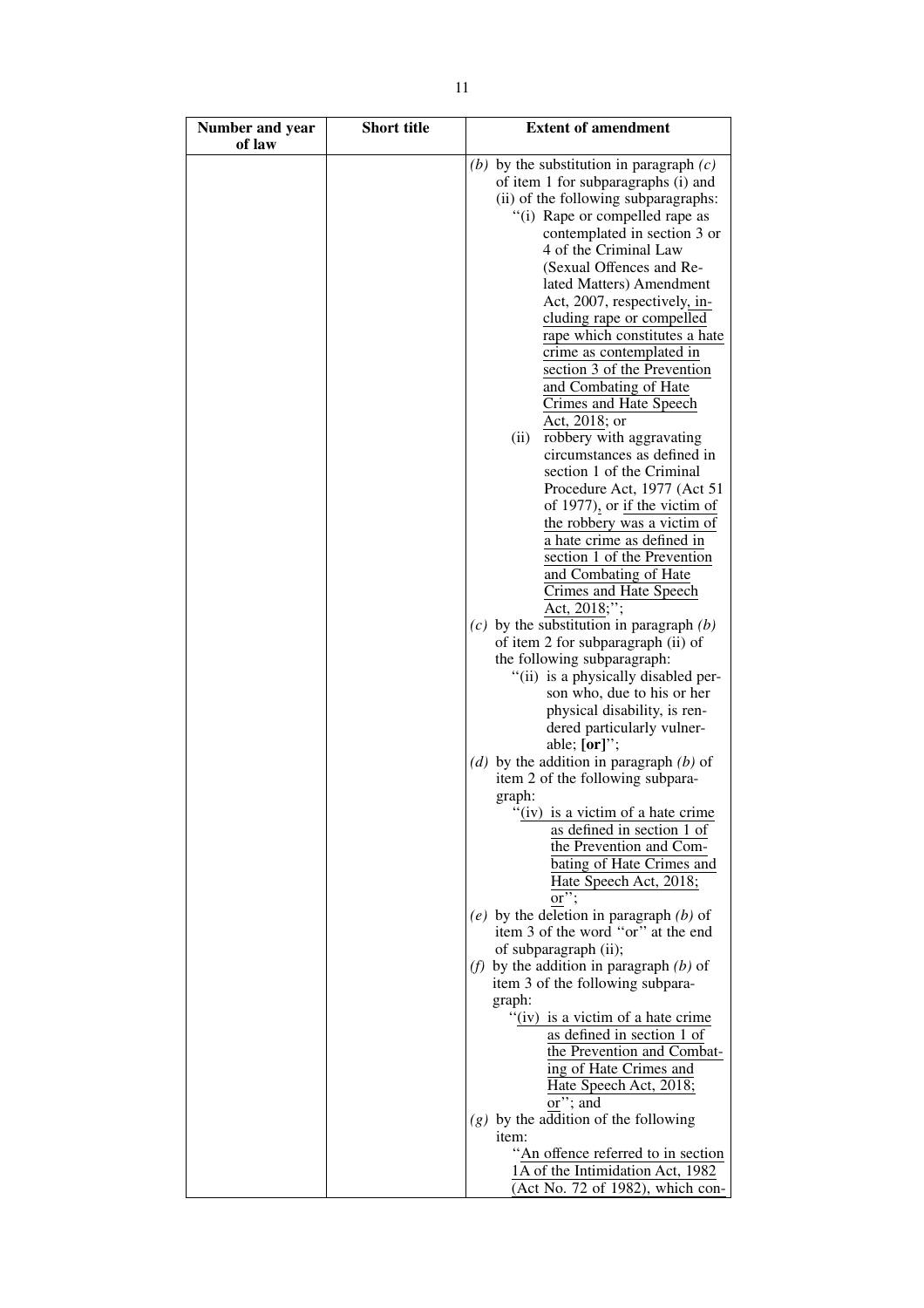| Number and year<br>of law | <b>Short title</b>         | <b>Extent of amendment</b>                                                                                                                                                                                                                                                                                                                                                                                                                                                                                                                                                                                                                                                                                                                                                                                                                                                              |
|---------------------------|----------------------------|-----------------------------------------------------------------------------------------------------------------------------------------------------------------------------------------------------------------------------------------------------------------------------------------------------------------------------------------------------------------------------------------------------------------------------------------------------------------------------------------------------------------------------------------------------------------------------------------------------------------------------------------------------------------------------------------------------------------------------------------------------------------------------------------------------------------------------------------------------------------------------------------|
|                           |                            | stitutes a hate crime as contem-<br>plated in section 3 of the Preven-<br>tion and Combating of Hate<br>Crimes and Hate Speech Act,<br>$2018."$ .                                                                                                                                                                                                                                                                                                                                                                                                                                                                                                                                                                                                                                                                                                                                       |
|                           |                            | <b>2.</b> The amendment of Part II of<br>Schedule 2-<br>(a) by the substitution for item 2 of the<br>following item:<br>"Robbery-<br>$(a)$ when there are aggravating<br>circumstances; [or]<br>$(b)$ involving the taking of a mo-<br>tor vehicle; or<br>$(c)$ where the victim is a victim<br>of a hate crime as defined in<br>section 1 of the Prevention<br>and Combating of Hate<br>Crimes and Hate Speech Act,<br>2018."; and<br>$(b)$ by the addition of the following<br>item:<br>"Arson, housebreaking, whether<br>under the common law or a statu-<br>tory provision, with the intention<br>to commit an offence or an of-<br>fence referred to in section 1 of<br>the Intimidation Act, 1982 (Act<br>No. 72 of 1982), any of which<br>constitutes a hate crime as con-<br>templated in section 3 of the Pre-<br>vention and Combating of Hate<br>Crimes and Hate Speech Act, |
| Act No. 75 of 2008        | Child Justice Act,<br>2008 | $2018."$ .<br>The amendment of Schedule 3-<br>(a) by the substitution for item 3 of the<br>following item:<br>"3. Murder, including murder<br>which constitutes part of a hate<br>crime as contemplated in section<br>3 of the Prevention and Combat-<br>ing of Hate Crimes and Hate<br>Speech Act, 2018.";<br>(b) by the substitution for items $6$ and $7$<br>of the following items, respectively:<br>"6. Robbery-<br>$(a)$ where there are aggravating<br>circumstances; [or]<br>$(b)$ involving the taking of a mo-<br>tor vehicle; or<br>$(c)$ where the victim is a victim<br>of a hate crime as defined in<br>section 1 of the Prevention<br>and Combating of Hate<br>Crimes and Hate Speech Act,<br>2018.                                                                                                                                                                      |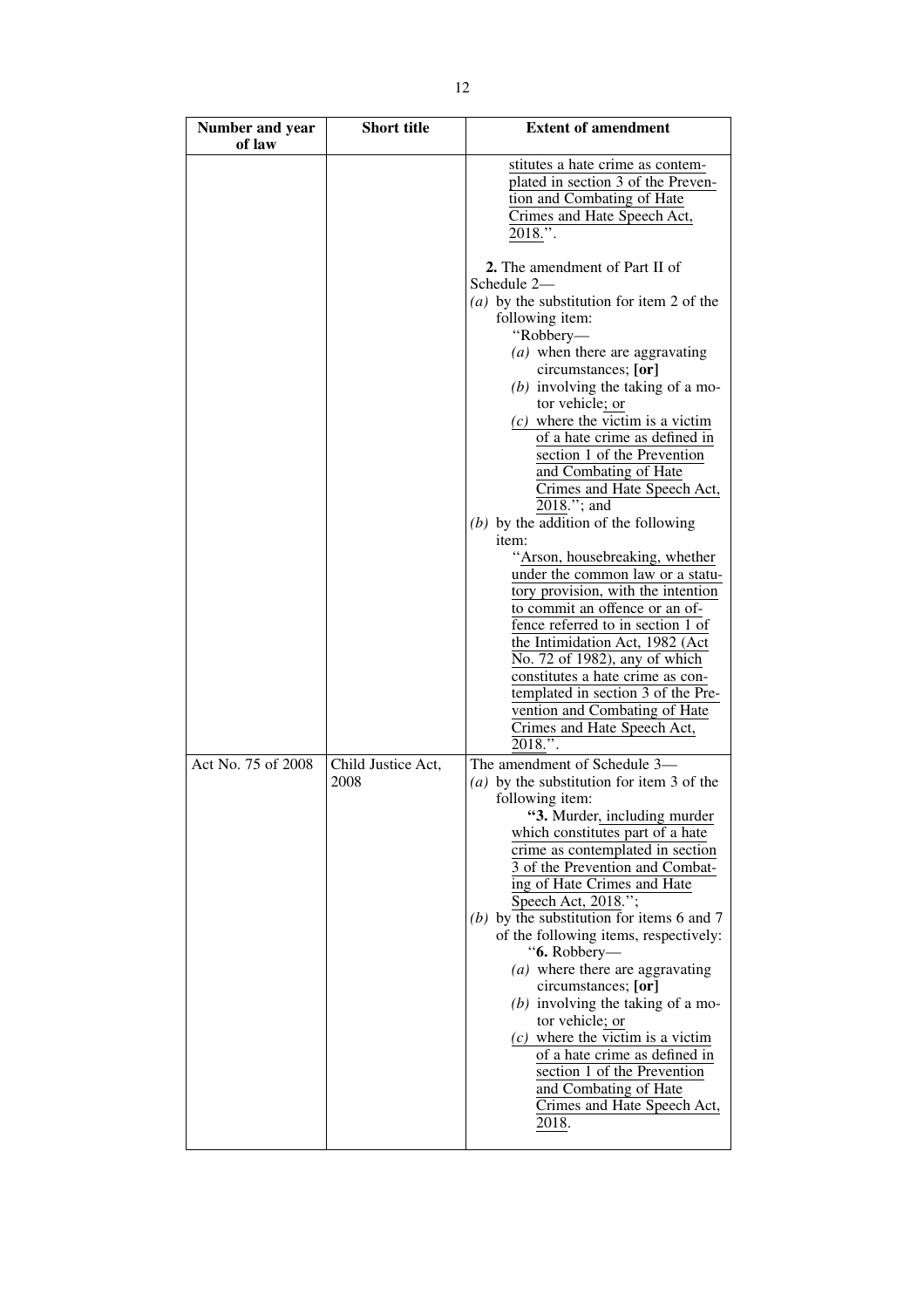| Number and year<br>of law | <b>Short title</b> | <b>Extent of amendment</b>             |
|---------------------------|--------------------|----------------------------------------|
|                           |                    | 7. Rape or compelled rape              |
|                           |                    | referred to in sections 3 and 4        |
|                           |                    | of the Criminal Law (Sexual            |
|                           |                    | Offences and Related Matters)          |
|                           |                    | Amendment Act, 2007 (Act               |
|                           |                    | No. 32 of 2007), respectively,         |
|                           |                    | including rape or compelled rape       |
|                           |                    | which constitutes a hate crime as      |
|                           |                    | contemplated in section 3 of the       |
|                           |                    | Prevention and Combating of            |
|                           |                    | Hate Crimes and Hate Speech            |
|                           |                    | Act, 2018."; and                       |
|                           |                    | $(c)$ by the addition of the following |
|                           |                    | item:                                  |
|                           |                    | "23. Arson, housebreaking,             |
|                           |                    | whether under the common law           |
|                           |                    | or a statutory provision, with the     |
|                           |                    | intention to commit an offence or      |
|                           |                    | an offence referred to in section 1    |
|                           |                    | or 1A of the Intimidation Act,         |
|                           |                    | 1982 (Act No. 72 of 1982), any         |
|                           |                    | of which constitutes a hate crime      |
|                           |                    | as contemplated in section 3 of        |
|                           |                    | the Prevention and Combating of        |
|                           |                    | Hate Crimes and Hate Speech            |
|                           |                    | Act, 2018.".                           |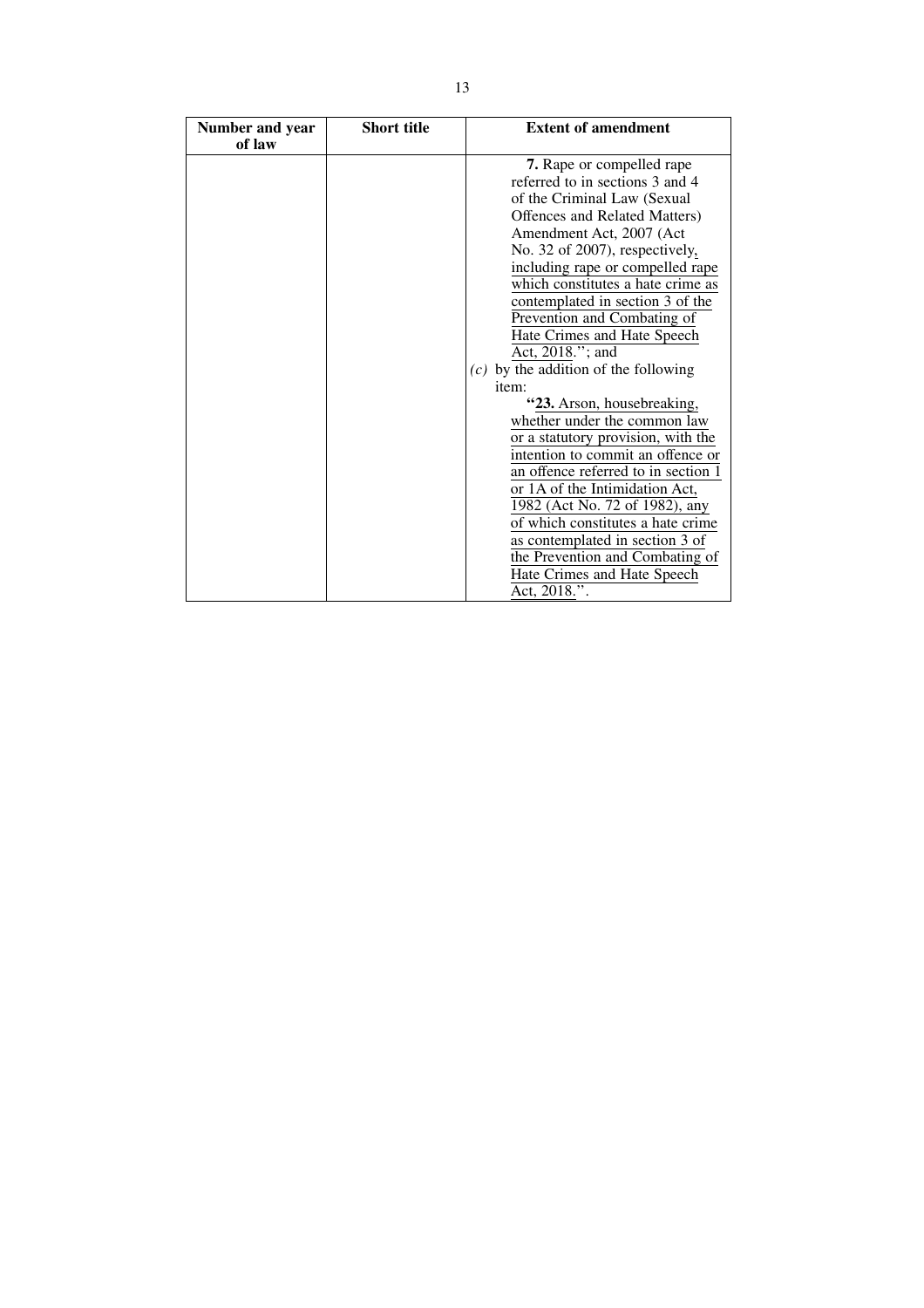## **MEMORANDUM ON THE OBJECTS OF THE PREVENTION AND COMBATING OF HATE CRIMES AND HATE SPEECH BILL, 2018**

## **1. BACKGROUND**

- 1.1 The founding provisions of the Constitution of the Republic of South Africa, 1996, in section 1, set out certain basic values, amongst others, human dignity, the achievement of equality and the advancement of human rights and freedoms and non-racialism and non-sexism. The Bill of Rights, in section 9 of the Constitution, prohibits direct or indirect unfair discrimination against anyone on the grounds set out in section 9(3) of the Constitution, namely, race, gender, sex, pregnancy, marital status, ethnic or social origin, colour, sexual orientation, age, disability, religion, conscience, belief, culture, language and birth. The Bill of Rights, in section 10, gives everyone the right to dignity and, in section 12, gives everyone the right to freedom and security of the person, which includes the right to be free from all forms of violence from either public or private sources. In section 16, the Bill of Rights gives everyone the right to freedom of expression. This right is, however, limited in that it does not extend to propaganda for war, incitement to imminent violence or advocacy of hatred that is based on race, ethnicity, gender or religion, which constitutes incitement to cause harm. The State must, in terms of section 7(2) of the Constitution, ''respect, protect, promote and fulfil the rights in the Bill of Rights''.
- 1.2 It is against this backdrop that the Prevention and Combating of Hate Crimes and Hate Speech Bill (''the Bill'') has its origins. The Bill is intended to address frequently occurring and sometimes violent conduct of persons who are motivated by clear and defined prejudices.

### **2. OBJECTS OF BILL**

The primary aim of the Bill is to create the offences of hate crimes and hate speech and to put in place measures to prevent and combat these offences.

## **3. DISCUSSION AND CLAUSE-BY-CLAUSE ANALYSIS**

## **3.1 Clause 1**

Clause 1 of the Bill contains definitions which are self-explanatory. The definition of ''court'' excludes district courts from the application of the Act. Only the High Court and regional courts, where there are more experienced presiding officers, may deal with the adjudication of these offences. This clause also contains definitions which are necessary for purposes of clause 4(1)*(b)* when hate speech is distributed in cyberspace.

## **3.2 Clause 2**

Clause 2 sets out the objects of the Bill.

## **3.3 Clause 3**

- 3.3.1 Clause 3 creates the offence of hate crime. A hate crime is committed if a person commits any recognised offence under any law, commonly referred to as the ''base crime or offence and the commission of that offence is motivated by prejudice or intolerance on the basis of one or more characteristics or perceived characteristics of the victim, as listed in the Bill, a family member of the victim or the victim's association with or support for a group of persons who share the said characteristics.
- 3.3.2 A prosecution in respect of this offence may only be instituted on the authorisation of the Director of Public Prosecutions having jurisdiction.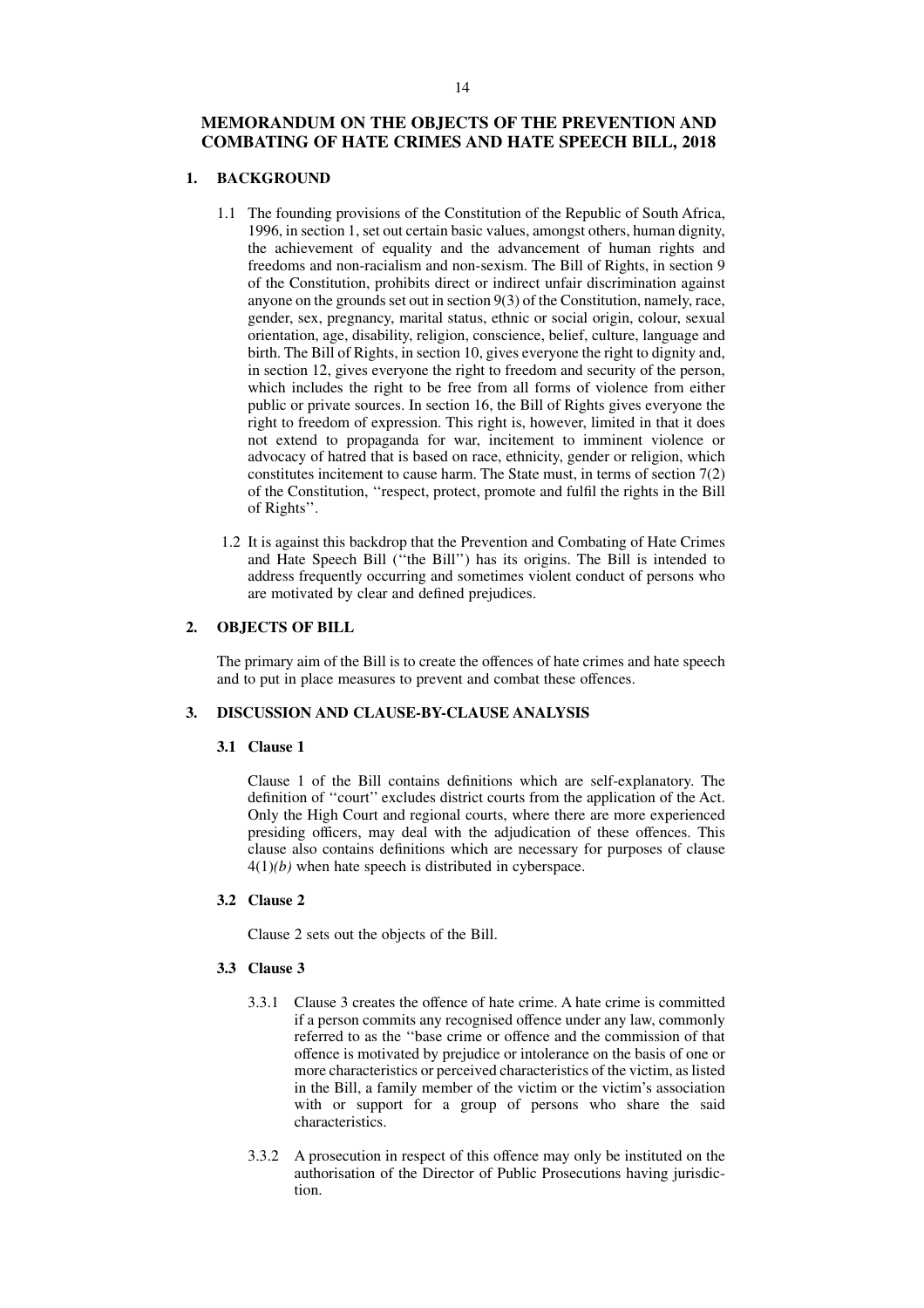## **3.4 Clause 4**

- 3.4.1 Clause 4 creates the offence of hate speech. Clause 4(1)*(a)* provides that any person who intentionally publishes, propagates or advocates anything or communicates to one or more persons in a manner that could reasonably construed to demonstrate a clear intention to be harmful or to incite harm or to promote or propagate hatred based on age, albinism, birth, colour, culture, disability, ethnic or social origin, gender or gender identity, HIV status, language, nationality or migrant or refugee status, race, religion, sex, which includes intersex or sexual orientation, is guilty of the offence of hate speech. Clause 4(1)*(b)* creates an offence when hate speech material is intentionally distributed or made available in cyber space, and the said person knows that such electronic communication constitutes hate speech. Clause  $4(1)(c)$  provides that any person who intentionally displays any material or makes available any material, knowing that such material constitutes hate speech, which material is accessible by or directed at a specific person who can be considered to be a victim of hate speech, is guilty of an offence.
- 3.4.2 Clause 4(2) is critically important because it exempts certain communications from criminal sanction as contemplated in the Bill. The exemptions found in the provisions of clause  $4(2)(a)$  to *(c)* of the Bill are nothing new but confirm the right of freedom of expression as enshrined in section 16(1) of the Constitution, which includes—
	- (a) freedom of the press and other media;
	- (b) freedom to receive or impart information or ideas;
	- (c) freedom of artistic creativity; and
	- (d) academic freedom and freedom of scientific research.
- 3.4.3 The provisions of clause 4(2)*(a)* to *(c)* of the Bill exclude from the ambit of hate speech anything done in good faith in the course of engagement in any *bona fide* artistic creativity, performance or other form of expression, academic or scientific inquiry or fair and accurate reporting or commentary in the public interest. Clause  $4(2)(d)$  is a new exemption and excludes from the ambit of hate speech any *bona fide* interpretation and proselytising or espousing of any religious tenet, belief, teaching, doctrine or writings. However, artistic creativity or performance or espousal of religious doctrine will not qualify for the exemption from hate speech if it advocates hatred that constitutes incitement to cause harm based on any protected grounds.
- 3.4.4 A prosecution in respect of this offence may only be instituted on the authorisation of the Director of Public Prosecutions having jurisdiction.

## **3.5 Clause 5**

Clause 5 deals with victim impact statements. Clause 5 sets out what a victim impact statement is, namely a sworn statement or affirmation by the victim which reflects the physical, psychological, social, economic or any other consequences of a hate crime on a victim. The contents of this statement will be admissible as evidence in court, unless good cause to the contrary is shown.

## **3.6 Clause 6**

Clause 6 deals with penalties or orders.

3.6.1 Clause 6(1) provides for penalties in respect of hate crimes and provides that a person who is convicted of a hate crime is subject to the penalties set out in section 276 or 297 of the Criminal Procedure Act, 1977 (Act No. 51 of 1977), subject to the penal jurisdiction of that court (whether it be the High Court or the regional court). Section 276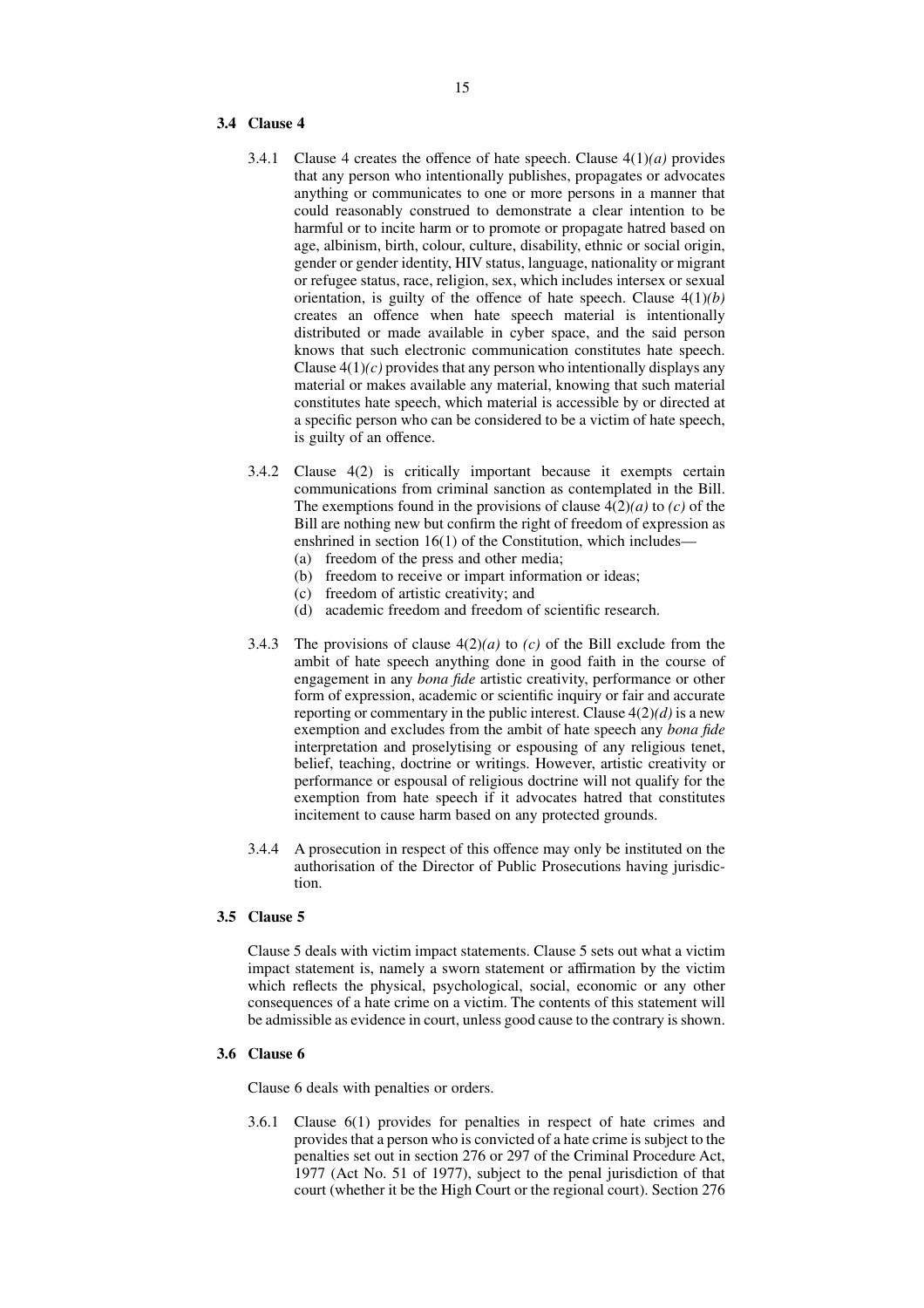of the Criminal Procedure Act, 1977, provides the sentencing options which courts may impose, including imprisonment, periodical imprisonment, a fine and correctional supervision. Section 297 of the Criminal Procedure Act, 1977, provides for the conditional or unconditional postponement or suspension of sentences, cautions and reprimands.

- 3.6.2 Clause 6(2) provides that if a person is convicted of a hate crime which is not subject to the obligatory minimum sentencing regime as provided for in section 51 of the Criminal Law Amendment Act, 1997 (Act No. 105 of 1997), and in the case of any damage, injury or loss of income or support, the court must regard the fact that the person has been convicted of a hate crime as an aggravating circumstance.
- 3.6.3 Clause 6(3) provides for penalties applicable in the case of hate speech, namely a fine or imprisonment for a period not exceeding three years in the case of a first conviction or a fine or imprisonment for a period not exceeding five years in the case of a subsequent conviction.

## **3.7 Clause 7**

Clause 7 requires the National Director of Public Prosecutions, after consultation with the Director-General: Justice and Constitutional Development and the National Commissioner of the South African Police Service, to issue directives on relevant matters and these directives must be complied with by prosecutors in the execution of their functions under the Bill.

## **3.8 Clause 8**

Clause 8 requires the Cabinet member responsible for the administration of justice, after consultation with the Cabinet member responsible for policing and the National Director of Public Prosecutions, to make regulations on the information to be collected and collated by the South African Police Service and the national prosecuting authority, respectively. The information obtained must be made available to Parliament, to the Chairperson of the South African Human Rights Commission, to the Chairperson of the Commission for Gender Equality and to the Chairperson of the Commission for the Promotion and Protection of the Rights of Cultural, Religious and Linguistic Communities.

## **3.9 Clause 9**

Clause 9 provides for the prevention of hate crimes and hate speech and requires the State, the South African Human Rights Commission and the Commission for Gender Equality to promote awareness of the prohibition against these offences, with the view to preventing and combating them.

### **3.10 Clause 10**

Clause 10 empowers the Cabinet member responsible for the administration of justice to make regulations as required by the Bill.

## **3.11 Clause 11**

Clause 11, read with the Schedule to the Bill, sets out the consequential amendments to other Acts of Parliament, required by the Bill, namely amendments to the Criminal Procedure Act, 1977, the Criminal Law Amendment Act, 1997 (dealing with compulsory minimum sentences), and the Child Justice Act, 2008 (Act No. 75 of 2008). The amendments in the Schedule to the Bill only relate to hate crimes and not to hate speech.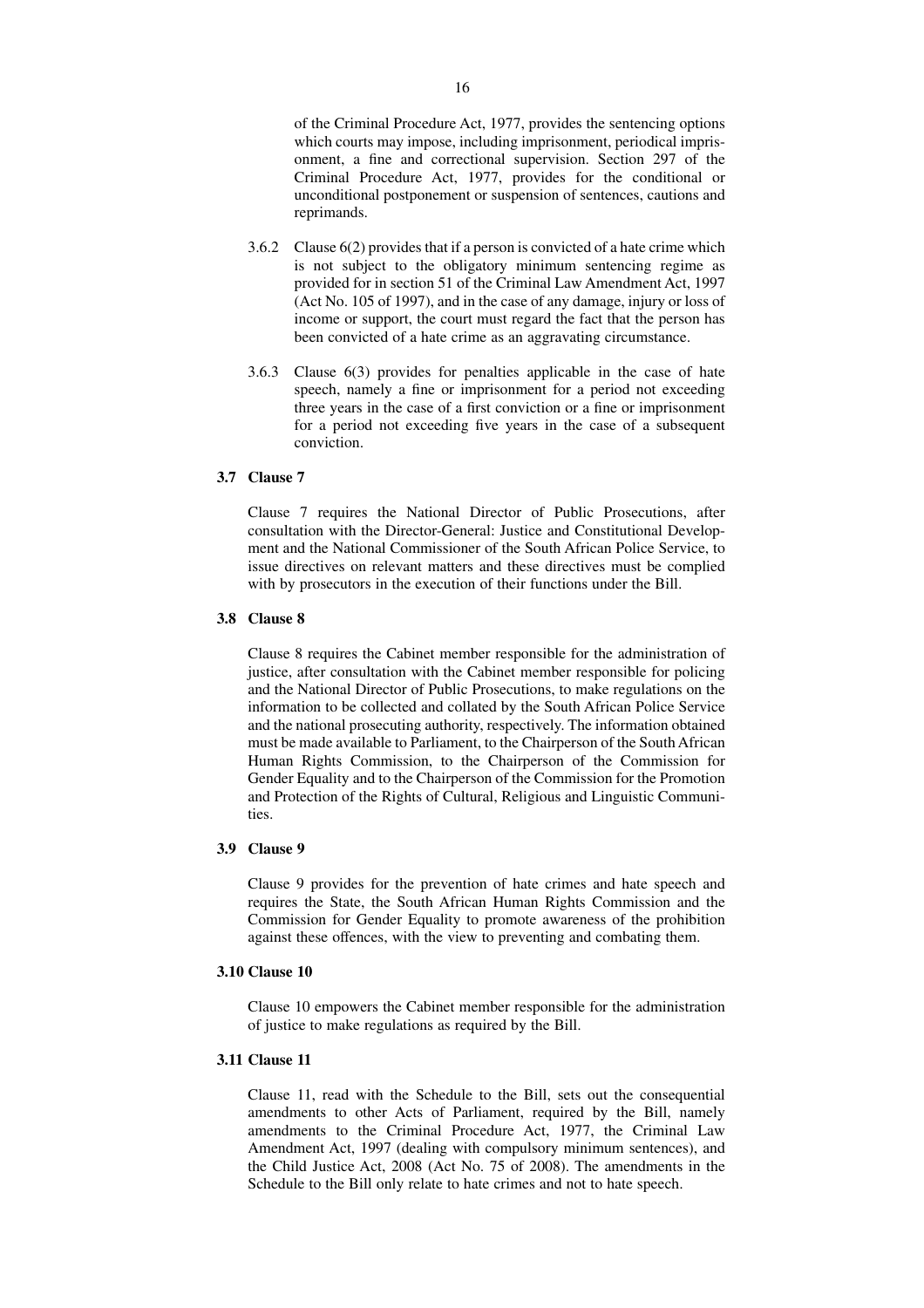#### **3.12 Clause 12**

Clause 12 contains the short title and commencement.

### **4. FINANCIAL IMPLICATIONS**

The main financial implications for the State will be in the form of implementing the provisions of clause 7, dealing with directives, notably training in respect thereof and clause 9, dealing with the duty of the State to promote awareness of the prohibition against hate crimes and hate speech, aimed at the prevention of these offences. Existing budgets will be used for this purpose. No additional funding is being sought to implement the Bill.

## **5. PARTIES CONSULTED**

A notice was published in the *Gazette* on 24 October 2016, inviting comments on the draft Bill. The request for comment on the Bill was also made available on the webpage of the Department of Justice and Constitutional Development. The deadline for comment was set as 1 December 2016, which was subsequently extended to 31 January 2017. Approximately 75 854 submissions, which included petitions, were received on the Bill. These comments were taken into consideration in the finalisation of the Bill.

## **6. PARLIAMENTARY PROCEDURE**

- 6.1 The Constitution prescribes the procedure for the classification of Bills. A Bill must be correctly classified so that it does not become inconsistent with the Constitution.
- 6.2 The Bill has been considered against the provisions of the Constitution relating to the tagging of Bills and against the functional areas listed in Schedule 4 (functional areas of concurrent national and provincial legislative competence) and Schedule 5 (functional areas of exclusive provincial legislative competence) to the Constitution.
- 6.3 The established test for classification of a Bill is that any Bill whose provisions in substantial measure fall within a functional area listed in Schedule 4 to the Constitution must be classified in terms of that Schedule. The process is concerned with the question of how the Bill should be considered by the provinces and in the National Council of Provinces. Furthermore, how a Bill must be considered by the provincial legislatures depends on whether it affects the provinces. The more the Bill affects the interests, concerns and capacities of the provinces, the more say the provinces should have on the contents of the Bill.
- 6.4 Therefore the issue to be determined is whether the provisions of the Bill, in substantial measure, fall within a functional area listed in Schedule 4 to the Constitution.
- 6.5 The Bill primarily seeks to give effect to the Constitution and the Republic's obligations regarding prejudice and intolerance in terms of international law and also seeks to prevent, combat and to regulate the offence of hate crime and the offence of hate speech and the prosecution of persons who commit these crimes and also provides for the appropriate sentences that may be imposed on persons who commit these offences. The Bill also provides for the prevention of hate crimes and hate speech, for the empowerment and support of victims of hate crimes and hate speech and also for effective enforcement measures. The Bill intends to ensure that there is co-ordinated implementation, application and administration of the envisaged Prevention and Combating of Hate Crimes and Hate Speech Act along with the Criminal Procedure Act, 1977, the Criminal Law Amendment Act, 1997, and the Child Justice Act, 2008.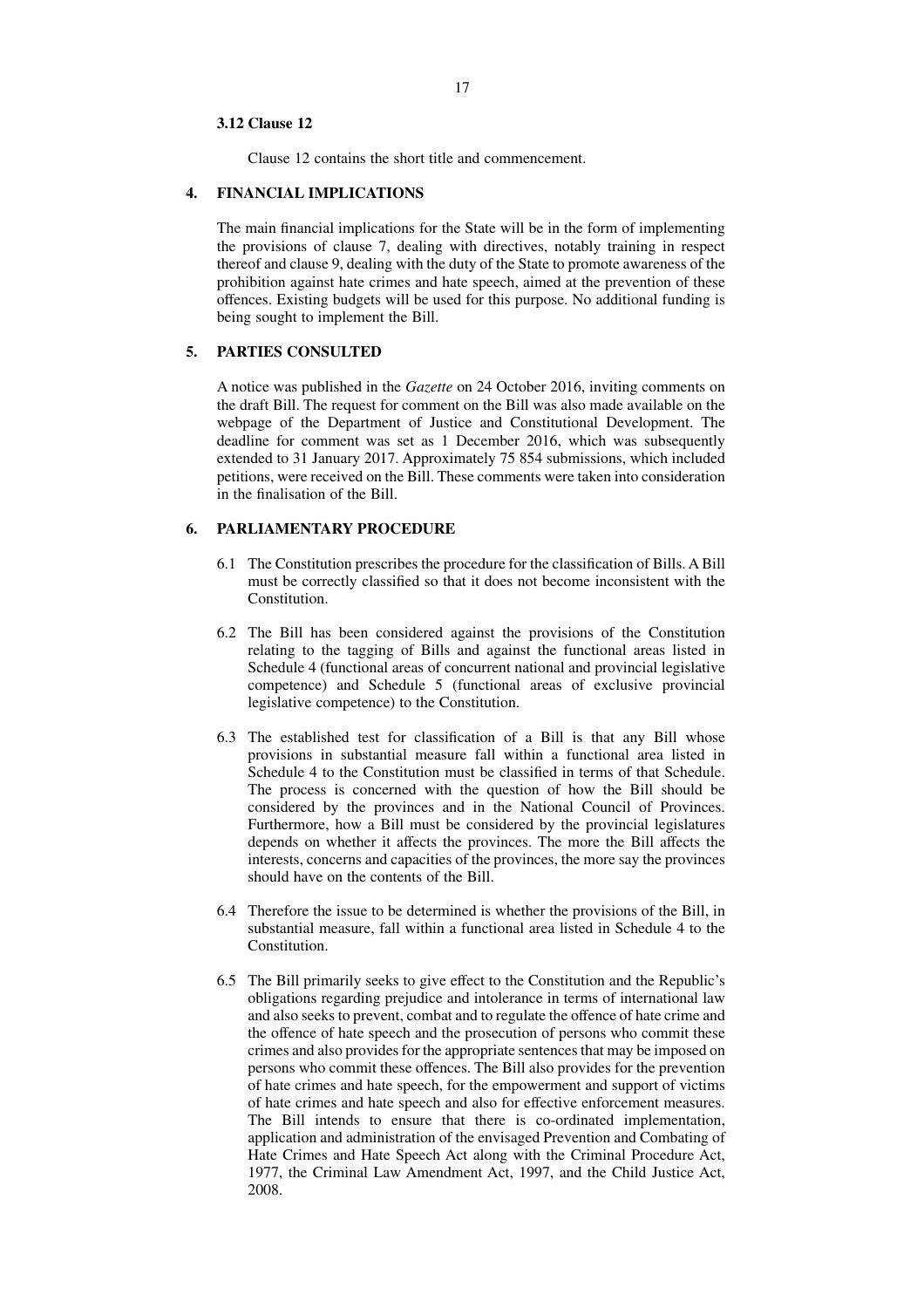- 6.6 The provisions of the Bill have been carefully examined to establish whether, in substantial measure, they fall within any of the functional areas listed in Schedule 4 to the Constitution.
- 6.7 The subject matter of the provisions of the Bill does not fall within any of the functional areas listed in Schedule 4 to the Constitution and it does not affect provinces whereby the procedure set out in section 76 of the Constitution would be applicable.
- 6.8 Since the Bill does not deal with any of the matters listed in Schedule 4 of the Constitution, it must be dealt with in accordance with the procedure set out in section 75 of the Constitution.
- 6.9 It is not necessary to refer this Bill to the National House of Traditional Leaders in terms of section 18(1)*(a)* of the Traditional Leadership and Governance Framework Act, 2003 (Act No. 41 of 2003), since it does not contain provisions pertaining to customary law or customs of traditional communities.